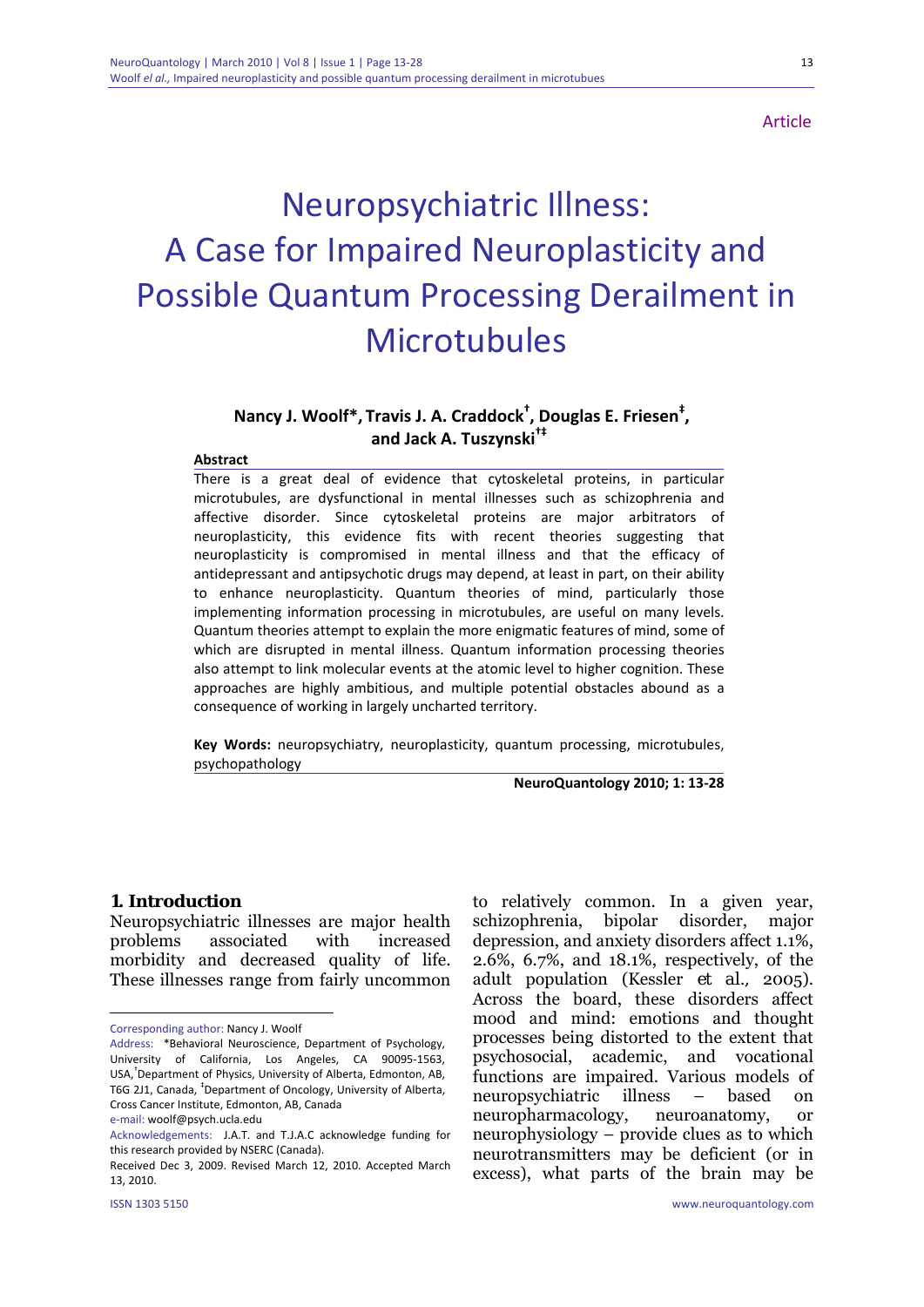dysfunctional, and what neural firing patterns correlate with various mental disorders. Still none of these approaches identify the root causes of neuropsychiatric illnesses or fully explain aspects of thought disorder or emotional dysregulation.

In this issue Globus (2010) argues that the unique states of consciousness associated with the schizophrenic patient, namely the splitting of agency with the retention of a unified consciousness, cannot be described adequately by nonlinear dynamic systems founded in classical neurophysics. Likewise, in a companion article Mender (2010) discuses the numerous incongruities of the biopsychosocial paradigm of psychiatric illness, with its parallels to neural network theory and classical statistical mechanics. Both argue that new quantum paradigms of psychiatric illness could advance perspectives on brain, mind, and mental disorders. New theories implicating dysfunction in neural networks and neuroplasticity offer fresh perspectives that account better for certain findings than do theories of "chemical imbalances" among levels of neurotransmitters (Castrén, 2005). Even though pharmacological interventions are first-line treatments for depression, there is no evidence that putative chemical imbalances are reversed. The time course of therapeutic effects does not fit an imbalance being present. Antidepressant drugs, which are known to increase levels of neurotransmitters serotonin and norepinephrine, do not act to immediately improve the patient's mood. Instead, it takes 2 – 6 weeks for these drugs to elevate mood. Similar arguments can be made for schizophrenia not being caused by a chemical imbalance. The "dopamine hypothesis" was advanced in the 1960's and 1970's in the wake of the marked success of antipsychotic drugs blocking dopamine receptors. However, this hypothesis is not wholly supported by experimental evidence; instead there exist both equivocal and negative evidence for dopamine being overactive in schizophrenic brain (Moncrieff, 2009). Like antidepressants, antipsychotic drugs take 2 – 6 weeks to diminish psychotic symptoms. The lower end of this time interval (2 weeks) is the same time interval over which reorganization of the

cytoskeleton in neurons occurs after learning, suggesting that neuropharmacological agents may exert their therapeutic effects via the cytoskeleton (Woolf, 2009).

At least two quantum theories of brain function depend heavily upon the neuronal cytoskeleton (Hameroff, 1998; Jibu and Yasue, 1995). Could the role of the cytoskeleton in psychiatric illness lend credence to Globus and Mender's arguments (Globus, 2010; Mender, 2010), and provide a physical substrate on which to base future discussion? The remainder of this paper explores these issues with the next logical question being: are there genetic markers related to the cytoskeleton associated with increased vulnerability to neural network dysfunction and mental illness? This discussion is followed by microtubule (MT) involvement in higher cognition, a brief mention of the effects of psychotherapeutic drugs on the cytoskeleton, animal models of psychiatric illness involving the cytoskeleton, cognitive impairments in mental illness and free will, followed by a discussion of quantum models of mind and speculations on thought disruption based on cytoskeletal quantum models of cognitive processing.

### **2. Genetic Bases for Psychiatric Disorders**

Schizophrenia and bipolar disorder demonstrate a strong genetic component that is believed to interact with environmental factors resulting in concordance rates of ~40% among monozygotic twins (Cardno *et al.,* 1999). Although most investigators attribute phenotypic variance to environmental factors, an alternative hypothesis is that polygenic factors influence the outcome of a mental disorder diagnosis in a probabilistic rather than a deterministic manner (Procopio, 2005). Regardless of how much environment plays a role, most cases of mental illness are thought to be due to polygenetic effects consisting of multiple instances of single nucleotide polymorphism (SNP) or gene copy number variation, with specific genes being affected in at least some families or populations (Gill *et al.,* 2009). Variant genes associated with psychiatric diagnoses include those coding for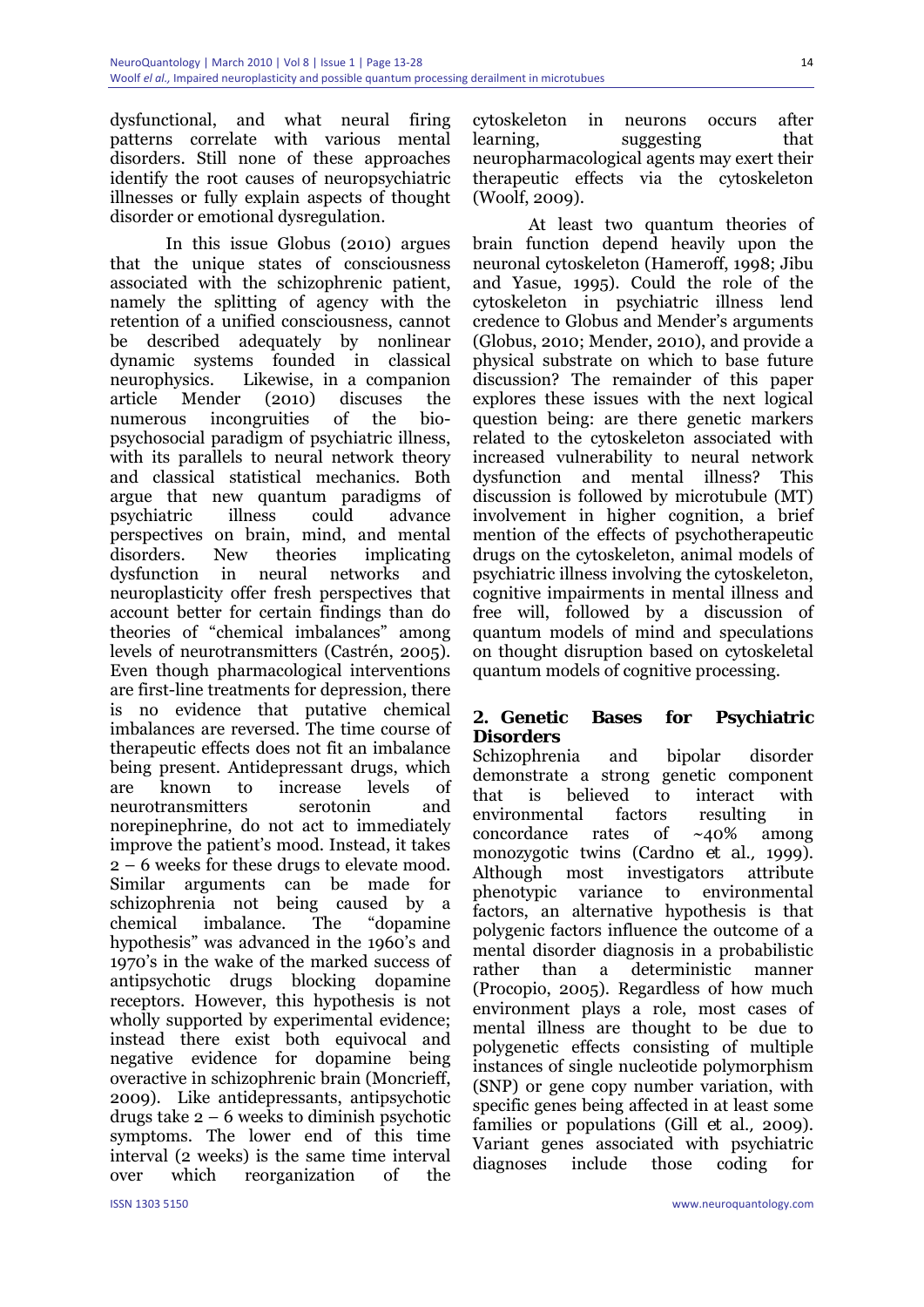disrupted-in-schizophrenia-1 (DISC1), neuregulin-1, dysbindin, and neurexin-1. These aforementioned proteins regulate neuroplasticity via interactions with the cytoskeleton supporting the idea that neuroplasticity is impaired in mental illnesses, particularly schizophrenia and affective disorders.

A balanced translocation in the DISC1 gene was first established as a risk factor for schizophrenia, bipolar disorder, and recurrent major depression in a Scottish family exhibiting a large number of psychiatric diagnoses (Blackwood *et al.,* 2001; St. Clair *et al.,* 1990). Since that initial discovery it has been shown that DISC1 plays a role in more widespread cases of schizophrenia. More than 50 splice variants of DISC1 are formed, and in early development and in adults with schizophrenia there is an increased number of shorter variants of DISC1 (Nakata *et al.,* 2009). These truncated variants of DISC1 lack the C-terminus responsible for proteinprotein interactions, resulting in abnormal cell signaling and disruption of cytoskeletal networks. Normally, unmodified DISC-1 protein plays a role in neural development and synaptic plasticity, in part, by regulating transport mediated by dynein along MTs and by modulating actin filament reorganization (Brandon *et al.,* 2009). Knockout mice having the gene for DISC1 deleted demonstrate decreased neural migration and dendrite branching, functions mediated by MTs and actin filaments (Austin *et al.,* 2004). Variants for DISC1 in schizophrenia are furthermore associated with altered expression of isotype-specific MT subunits: β III-tubulin and δ I-tubulin (Hennah and Porteus, 2009).

Meta-analyses for genome-wide scans found six neuregulin-1 SNPs associated with schizophrenia in Icelandic and Scottish populations, while only two neuregulin-1 SNPs associated with schizophrenia in an Asian population (Li *et al.,* 2006). The neuregulin-1 gene has also been found to contribute to a diagnosis of schizophrenia in a northern Swedish population (Alaerts *et al.,* 2009). Five SNPs were associated with schizophrenia, whereas another SNP conferred reduced risk for the disorder. Similar to that of DISC1,

neuregulin-1 regulates neurodevelopmental functions including cell proliferation and migration, neurite outgrowth and synaptogenesis, as well as maturation and myelination (Jaaro-Peled *et al.,* 2009). Many of these functions are mediated through direct actions on the cytoskeleton.

An initial study demonstrating genetic variation in the dysbindin-1 gene assessed 270 Irish pedigrees (Straub et al, 2002). Not all European groups show an association, however; and familial loading, rather than ethnicity, may be the most critical factor (Van Den Bogaert *et al.,* 2003). In agreement with that conclusion, certain variants of the dysbindin-l gene confer increased risk for schizophrenia in European Americans, but not in African Americans or in Koreans (Zuo *et al.,* 2009; Joo *et al.,* 2006). Dysbindin-1 associates with postsynaptic densities and MTs, and is also found in axon terminals where it regulates the release of the neurotransmitter glutamate (Talbot *et al.,* 2006). Dysbindin-1, along with neuregulin-1, mediates neurodevelopment and neuroplasticity, which are perturbed in schizophrenia leading to cyto-architectural and molecular abnormalities (Arnold *et al.,* 2005).

Yet another gene that codes for a protein involved with neuroplasticity is linked to schizophrenia. Copy number variations for the neurexin-1 gene increase susceptibility to schizophrenia in a Japanese population (Ikeda *et al.,* 2009), and in seven European populations (Rujescu *et al.,* 2009). Neurexin works with neuregulin to regulate synaptic plasticity (Gottman, 2008).

Three recent reviews list approximately 34 genetic regions as possibly being involved in bipolar disorder (Hayden and Nurnberger, 2006; Cheng *et al.,* 2006; Segurado *et al.,* 2003). Comparing these with the Entrez Gene (NIH) entries for the human tubulin proteins reveals 18 matching tubulin isoforms. These proteins include β IIA-, β IIB-, and β IIC-tubulin, β IIItubulin, and β VI-tubulin, as well as proteins similar to  $\alpha$  II-tubulin, β chain tubulin, vItubulin, β IV-tubulin, and β V-tubulin, pseudogenes for β IVQ-tubulin, β II-tubulin, and β V-tubulin, and β IV-tubulin polypeptide. There is a predominance of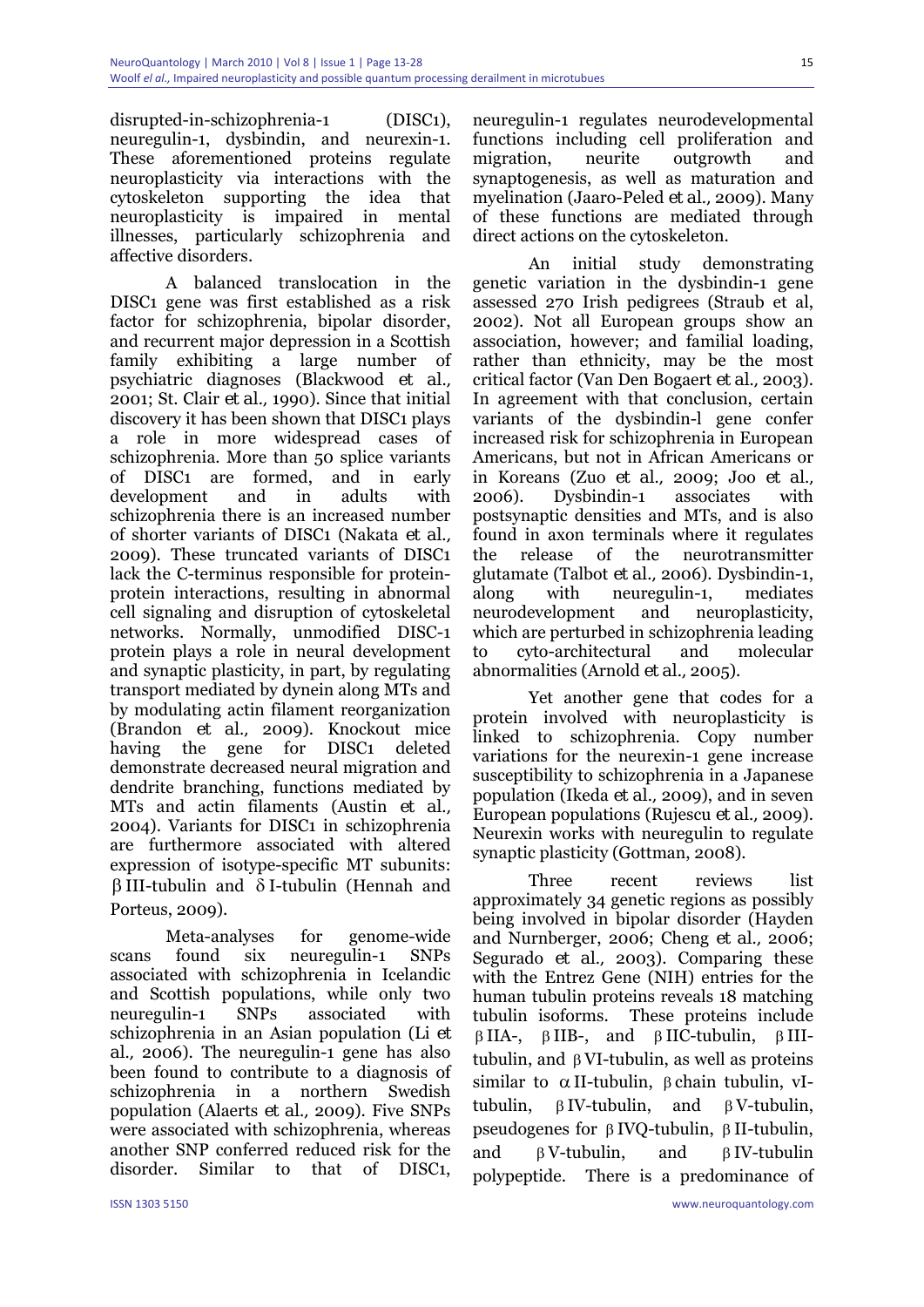genetic linkages with regions containing  $β$  – isoforms of tubulin. A polymorphism, deletion, or insertion occurring in any of these genetic regions may affect the expression of one, or more, of these  $\beta$  – tubulin isoforms, and subsequently alter the structure and function of the resulting MTs and thereby contribute to the expression of bipolar disorder.

A variety of experiments provide evidence showing that 30 – 40% of the variance contributing to anxiety disorders is also heritable (Norrholm *et al.,* 2009; Martin *et al.,* 2009). While multiple candidate genes exist for the various disorders, in the context of this paper a current discovery is worth noting.

 The gene encoding the protein stathmin is highly expressed in the lateral nucleus of the amygdala as well as in the thalamic and cortical structures that relay information to the lateral nucleus about learned and innate fears (Shumyatsky *et al.,* 2002). Stathmin knockout mice exhibit deficits in spike-timing-dependent long-term potentiation as determined by whole-cell recordings from amygdala slices, decreased memory in amygdala-dependent fear conditioning, and they recognize less danger in innately aversive environments (Shumyatsky *et al.,* 2005). Investigations on the impact of stathmin gene variation on fear- and anxiety-controlling effectorsystems of the amygdala found that the human gene coding for stathmin, coupled with gender, significantly impacts fear and anxiety responses as measured with the startle and cortisol stress response (Brocke *et al.,* 2009). Thus, the stathmin genotype has functional relevance for basic fear and anxiety responses in humans as well as rodents.

Stathmin is enriched in neuronal cells, and is an MT-destabilizer (Curmi *et al.,* 1999) acting by isolating free-tubulin dimers (Howell *et al.,* 1999) or by increasing MT catastrophe (Belmont *et al.,* 1996). Phosphorylation negatively regulates the MT destabilizing activity of stathmin, suggesting that stathmin may link extracellular signals to the rearrangement of the neuronal cytoskeleton (Grenningloh *et al.,* 2004). Down-regulation of stathmin during

cerebellar development promotes dendritic arborization in mouse Purkinje cells, while over-expression limited dendritic growth (Ohkawa *et al.,* 2007). However, stathmin depletion with antisense oligonucleotides prevents nerve growth factor-stimulated neurite outgrowth in rat Purkinje cells (Di Paolo *et al.,* 1996). These data suggest that proper regulation of stathmin activity is a key factor for controlling the dendritic MT dynamics. Dysfunction of such activity is suggested to relate to the fear responses associated with anxiety disorders.

Despite the large and increasingly growing number of genes having potential linkages to multiple mental disorders, the result appears the same – an underlying deficit to neuroplasticity at various levels: the individual synapse, neuron structure (particularly dendrites), and overall pattern of connection between neurons. How deficits in neuroplasticity relate to cognitive deficits in mental disorders still needs to be clarified. Cytoskeletal protein involvement in higher cognition appears to provide clues.

### **3. Microtubule Involvement in Higher Cognitive Processes**

Biological clues for mental disorders derive in large part from behavioral genetics, but genes code for proteins, many of which are macromolecules that cannot easily be modeled to account for the complexities of human cognition – normal or abnormal. One way to attempt this leap is to identify the macromolecules that mediate the most basic types of cognition. Cognition includes learning, memory, perception, and other simpler functions, which serve as fundamental building blocks for higher cognitive functions – including those disrupted in mental illness. In addition to the obvious role in neuroplasticity, direct evidence shows that cytoskeletal proteins, such as MTs and actin filaments, play pivotal roles in both simple and complex types of learning and memory. Neurons in Alzheimer's disease, a disorder with marked cognitive impairment, for example, have reduced MT density and length (Cash *et al.,* 2003). In one of the many animal studies exploring biological correlates of behavior, O'Connell and colleagues (1997) demonstrated a profound 3-fold increase in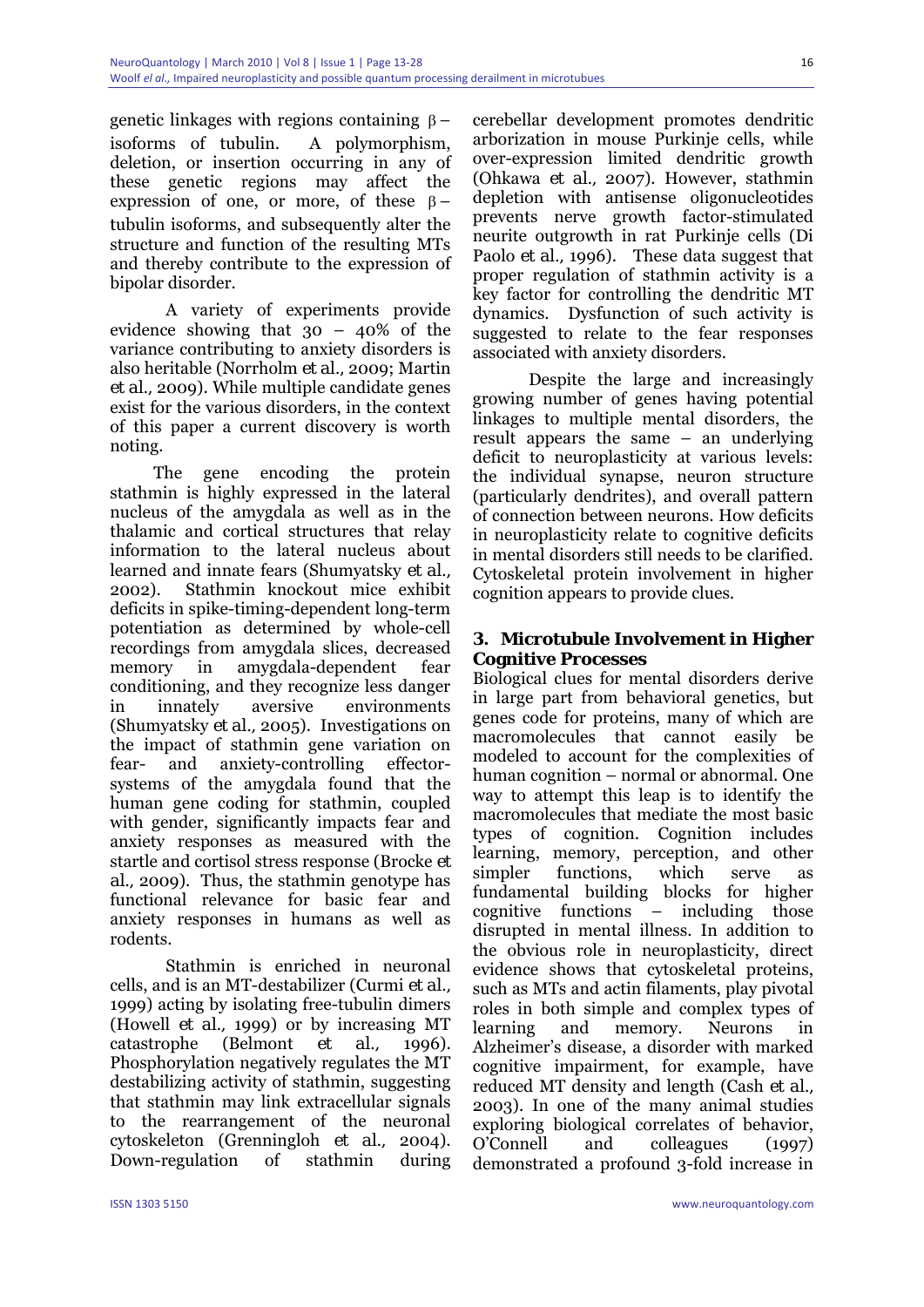MTs of hippocampal granule neurons following 6 hr of passive avoidance training. Changes with learning are also detected in microtubule-associated proteins (MAPs). MAP2 is a dendrite-specific MT linker protein that increases MT polymerization and stability, as well as serving as a site for phosphorylation enabling signal transduction. Using cDNA microarrays, MAP2 mRNA was shown to increase with filial imprinting in domestic chicks, a species-specific form of learning (Yamaguchi *et al.,* 2008). Also, TAU, another MAP that modulates the stability of axonal MTs, when over-expressed in *Drosophilia* mushroom body neurons has been shown to produce learning and memory deficits (Mershin *et al.,* 2004).

Dependence of learning and memory on MTs is also shown in studies using cytoskeletal toxins. Colchicine, which binds to tubulin and blocks MT function, interferes with performance on the Morris water maze, radial-arm maze, aversive conditioning, and operant conditioning (Mileusnic *et al.,* 2005; Nakayama *et al.,* 2002; Bensimon and Chermat, 1991; Di Patre *et al.,* 1990). Aluminum poisoning, which results in depletion of MTs in large pyramidal cells of hippocampus, also results in cognitive deterioration in aged rats (Walton, 2009).

A host of additional studies indicate that the MT matrix in dendrites is structurally reorganized with learning and memory. Using an associative learning paradigm combined with immunohistochemistry, fear conditioning to either tone or to the training context induced significant changes in MAP2 in circumscribed regions of the cerebral cortex or hippocampus, with alterations correlating with the type of training (Woolf *et al.,* 1994; 1999). Increases in MAP2 immunostaining were further correlated with proteolysis and increased breakdown products with a molecular weight of ~90 kD determined by Western immunoblots. When tone was paired with shock MAP2 breakdown was noted in the auditory cortex, where tonotopic information is stored. When the context of the training chamber was paired with shock, enhanced MAP2 breakdown was evident in pyramidal cells of the hippocampus, where contextual information is stored. Neurons in

the auditory cortex and hippocampus affected by training corresponded with the 15% of neurons containing elevated levels of MAP2, many of which are large pyramidal neurons (Woolf, 1993). Learning-related changes in MAP2, muscarinic receptor, and protein kinase C were similarly noted following avoidance training (Van der Zee *et al.,* 1994). To further uncover the mechanisms by which MAP2 participates in the learning process, the N-terminus of MAP2 was truncated in transgenic mice; this led to contextual memory impairment and reduced ability to bind cAMP-dependent kinase leading to reduced phosphorylation of MAP2 (Khuchua *et al.,* 2003). What happens after MAP2 is broken down with memory formation is not entirely clear. It is most likely, however, that a new MT matrix is built. This suggestion of dendritic reorganization is consistent with increased expression of MAP2 in motor cortex found on days 1, 5, and 7 of training, with increases shifting to later times with increasing task difficulty (Derksen *et al.,* 2006). Mitsuyama and colleagues (2008) found evidence of new MT tracks linking the cell nucleus with the postsynaptic membrane with long-term potentiation, a learning-like phenomenon. Reorganization of MT matrices would be expected to alter information processing achieved by means of electrical signaling within networks of MTs (Priel *et al.,* 2006).

MT matrices are linked to the actin filament networks that directly contact the neuronal membrane (Priel *et al.,* 2009). Actin filaments also fill what are called dendritic spines, with the growing plus-end tips of MTs invading these appendages (Jaworski *et al.,* 2009). Actin filaments are very plastic and appear to play a key role in learning and memory, especially in dendritic spines. Extinction to contextual fear involves rearrangements of actin filaments in spines (Fischer *et al.,* 2004). Actin, along with tubulin and F-actin capping protein increase their binding to other proteins during memory consolidation (Nelson *et al.,* 2004).

The study of cytoskeletal proteins in learning and memory in laboratory animals has yielded a great many results. Laboratory animals are also used to study neuropsychiatric illness and treatments.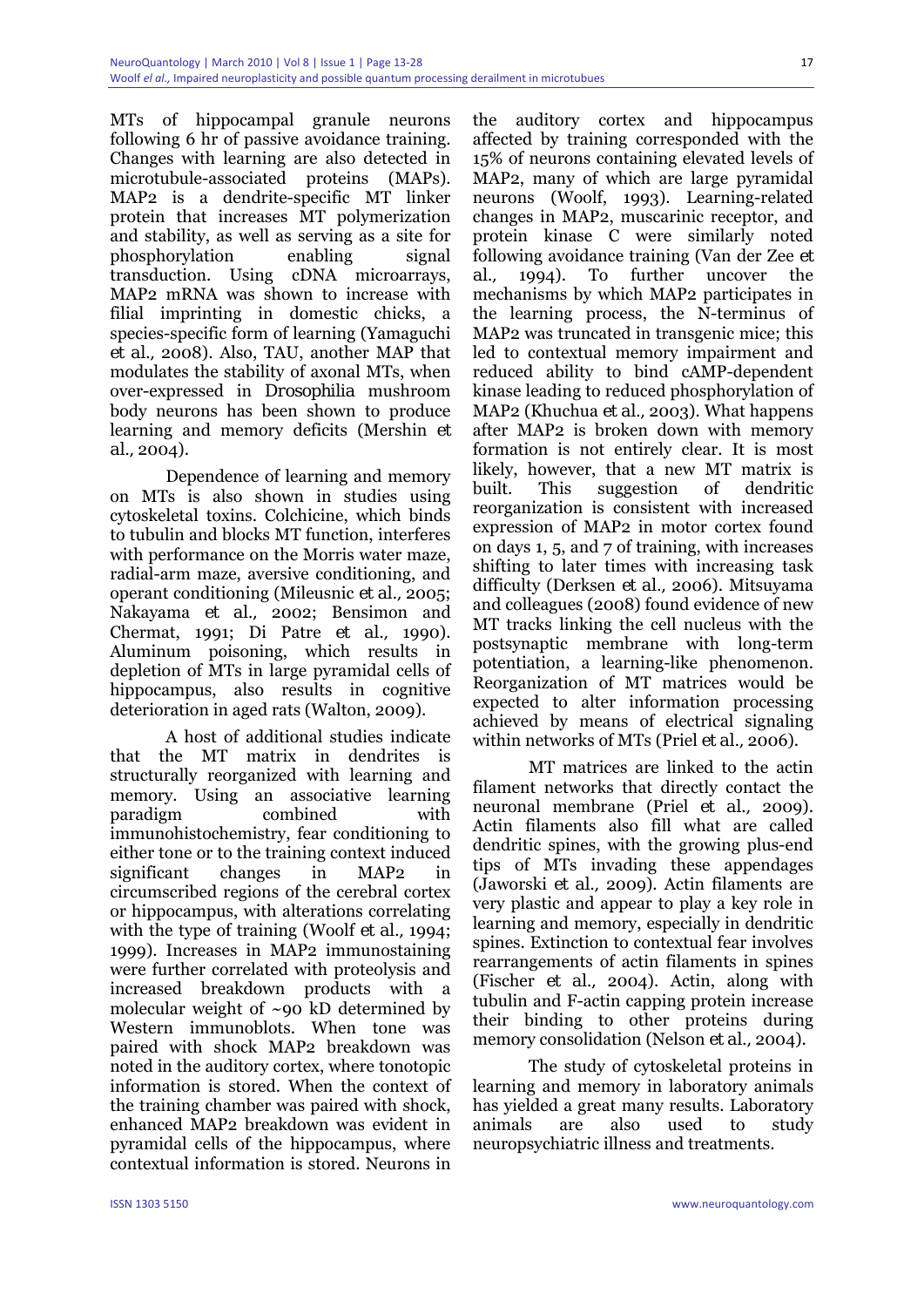## **4. Effects of Psychotherapeutic Drugs on the Cytoskeleton**

Only recently have there been a handful of reports describing the effects of psychotherapeutic drugs on the MT matrix (Benitez-King *et al.,* 2004; 2007). Antipsychotic drugs, for example, appear to increase expression of MAPs (MacDonald *et al.,* 2005; Law *et al.,* 2004), but some may also produce temporary damage to MTs (Dean, 2006). Valproic acid and lithium are the most widely used mood stabilizers for treating bipolar disorder. Valproic acid glucuronide, the major metabolite of valproic acid, inhibits the polymerization of tubulin into MTs by reversibly and irreversibly bonding and subsequently forming adducts with both tubulin dimers and MAPs (Cannell *et al.,* 2002). Laeng *et al.,* (2004) showed both valproic acid and lithium have positive effects on neurogenesis and increase the number of β III-tubulin cells in rat cortical cultures. In this aforementioned study, β IIItubulin was used primarily as a marker for neurons.

## **5. Animal Models of Depression, Anxiety, and Schizophrenia Involving the Cytoskeleton**

Animal models of human disease states make it possible to generate hypotheses about the causes of those disorders in ways that would be impossible in human subjects, and to test potentially effective drugs and treatments before enough is known about drug safety and efficacy. The validity of an animal model is variable, and the degree to which particular symptoms are produced is one way to assess relevance or validity. In accordance with the central theme in this paper, a number of animal models link mental illnesses with the cytoskeleton and neuroplasticity. Transgenic mice lacking a protein related to the cytoskeleton often exhibit behaviors that mimic some behavioral aspect of a particular mental illness or set of disorders. Another type of animal study implicating cytoskeletal proteins has presented conditions that induce animal behaviors typical of a mental illness and evaluated brain for perturbations of cytoskeletal proteins.

Stable tubule only peptide (STOP) binds to MTs and inhibits dissociation of subunits (Pabion and Margolis, 1984). The STOP null mouse (in which both alleles for the STOP protein are deleted) exhibits atypical behaviors and deficits in synaptic plasticity, making it a successful animal model of schizophrenia (Andrieux *et al.,* 2002). STOP null mice have additional cognitive deficits in recognition and longterm memory similar to those found in schizophrenia (Powell *et al.,* 2007). Moreover, antipsychotic drugs used to treat schizophrenia alleviate social and cognitive impairments in STOP null mice (Bégou *et al.,* 2008). MT-stabilizing drugs also ameliorate the behavioral symptoms in STOP null mice suggesting a possible use for drugs of this type (or less toxic variants) to treat schizophrenia or other mental illness (Andrieux *et al.,* 2006).

The discovery of genes conferring increased risk for schizophrenia and affective disorders (many of which have associations with the cytoskeleton and neuroplasticity as described earlier) motivated the engineering of specific transgenic mice. Dominantnegative DISC1 transgenic mice, which have the C-terminus of DISC1 truncated, show behavioral abnormalities such as hyperactivity and depression-like behavior making these mice potentially useful as an animal model of schizophrenia (Hikida *et al.,* 2007). Neuregulin-1 transgenic mice are impaired on contextual fear and social learning of potential relevance to deficits in schizophrenia (Ehrlichman *et al.,* 2009). Mice having the dysbindin-1 gene deleted are impaired on the spatial learning as shown by decreased performance on the Morris water maze task (Cox *et al.,* 2009). As has been done in STOP null mice, these transgenic strains can be used to test experimental drug regimens.

Environmental conditions that produce behaviors that are similar to those found in certain mental illnesses include social isolation, aversive stimuli, and stress. Social isolation of male rats results in recognition memory deficits, along with decreased levels of  $\alpha$ -tubulin and MAP2 levels in the hippocampus as measured by Western blots (Bianchi *et al.,* 2006). Learned helplessness is a depressed-like behavioral state produced by inescapable shock that is associated with alterations in proteins linked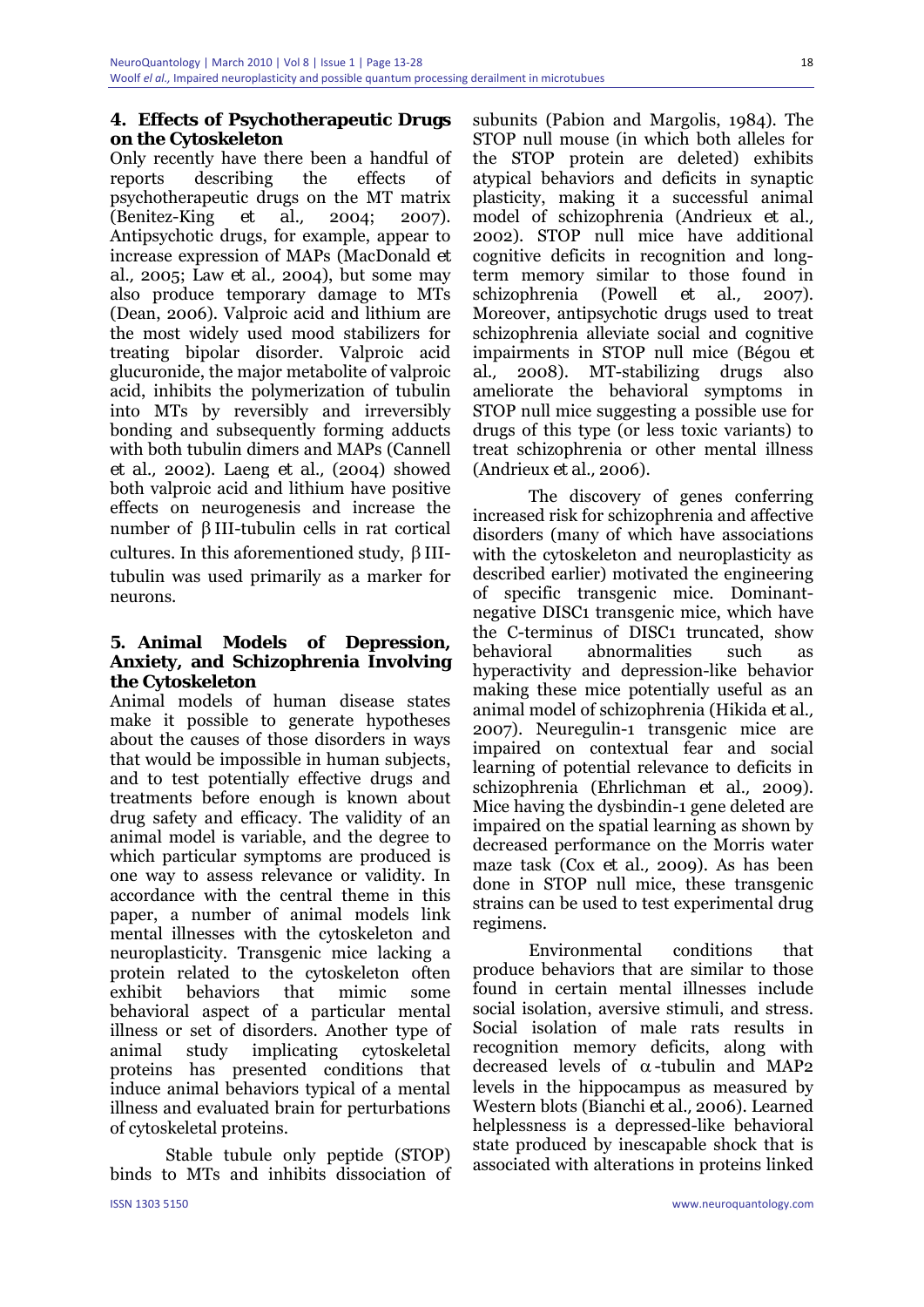to neuroplasticity (e.g., MAP-2) and is blocked or reversed by antidepressant treatments (Iwata *et al.,* 2006). Repeated exposure to chronic unpredictable stress, a known trigger for depression, causes accelerated increases in acetylated tubulin (which is associated with stable MTs) and decreases in tyrosinated MTs and phosphorylated MAP2 (which are associated with labile MTs); moreover, these cytoskeletal changes can be reversed by the antidepressant fluoxetine (Yang *et al.,* 2009).

Other animal model studies go further, linking neuropharmacological deficits with cytoskeletal changes. STOP null mice, known for their disrupted cytoskeletons, demonstrate reduced glutamate release and enhanced dopamine making them potentially similar to untreated schizophrenics (Brenner *et al.,* 2007). Depletion of the neurotransmitter serotonin causes a marked deficit in MAP2 in dendrites, reminiscent of the deafferentation found in schizophrenic brain (Whitake-Azmitia *et al.,* 1995). Lesions of acetylcholine neurons in basal forebrain results in decreased dendritic complexity (regulated by cytoskeletal proteins) and impaired working memory and spatial navigation (Fréchette *et al.,* 2009). Since neuropharmaceutical agents that either stimulate or inhibit glutamate, dopamine, serotonin, norepinephrine, or acetylcholine have as a common effect an influence on the dynamics of the cytoskeleton, the effects of these agents on mental states is perhaps best appreciated in the context of neuroplasticity. Forms of neuroplasticity, such as synaptic redistribution and dendritic reorganization, are critical to higher cognition.

### **6. Cognitive Impairments in Mental Illness and Free Will**

Individuals diagnosed with mental illness demonstrate a range of cognitive deficits. Often these deficits can be localized to particular brain regions using cognitive neuroscience methods such as functional magnetic resonance imaging (fMRI). As one might expect, cognitive deficits are most severe in the psychotic states of schizophrenia. Schizophrenic patients are particularly impaired in the social-cognitive

"theory of mind" function, along with impairments to executive function and verbal memory – traditional measures of higher cognitive function (Woodward *et al.,* 2009). Impaired theory of mind function is found during acute phases of schizophrenia, as well as in schizophrenics in remission and in relatives of schizophrenics and those affected with bipolar disorder (Bora *et al.,* 2009). Some of the inexplicable aspects of this function make it a particularly relevant function to consider in the context of quantum mind models.

Theory of mind is the ability to discern one's own intentions, to carry out those intentions in the form of overt behavior, and to accurately assess the intentions of others as different from one's own (Brüne, 2005; Frith, 1992). That schizophrenics are impaired in their ability to distinguish their own versus other's intentions can be used to explain:

- delusions in which subjectivity is confused with objectivity,
- the perception of alien control where the patient's intentional thoughts are confused with thoughts originating from others, and
- thought disorder as a consequence of reduced social interaction and impaired perception of social cues.

While behavioral scientists do not know exactly how humans sense the intentions of others, there appear to be two complementary neural systems mediating voluntary action: one responsible for motor simulation and the other mentalizing intentions (de Lang *et al.,* 2008). The neural network for linking one's own intentions to overt behavior is located in the frontomedian cortex, and since activity within that network correlates with inhibiting intended actions, this area has been proposed as the free will center in the brain (Brass and Haggard, 2007). This idea runs counter to widespread, highly distributed neural activity contributing to higher cognitive function, which cannot be fully accounted for by activity in a limited number of neurons in a circumscribed region of cerebral cortex. Moreover, some scientists argue free will is purely illusory (Hallet, 2007; Wegner, 2004).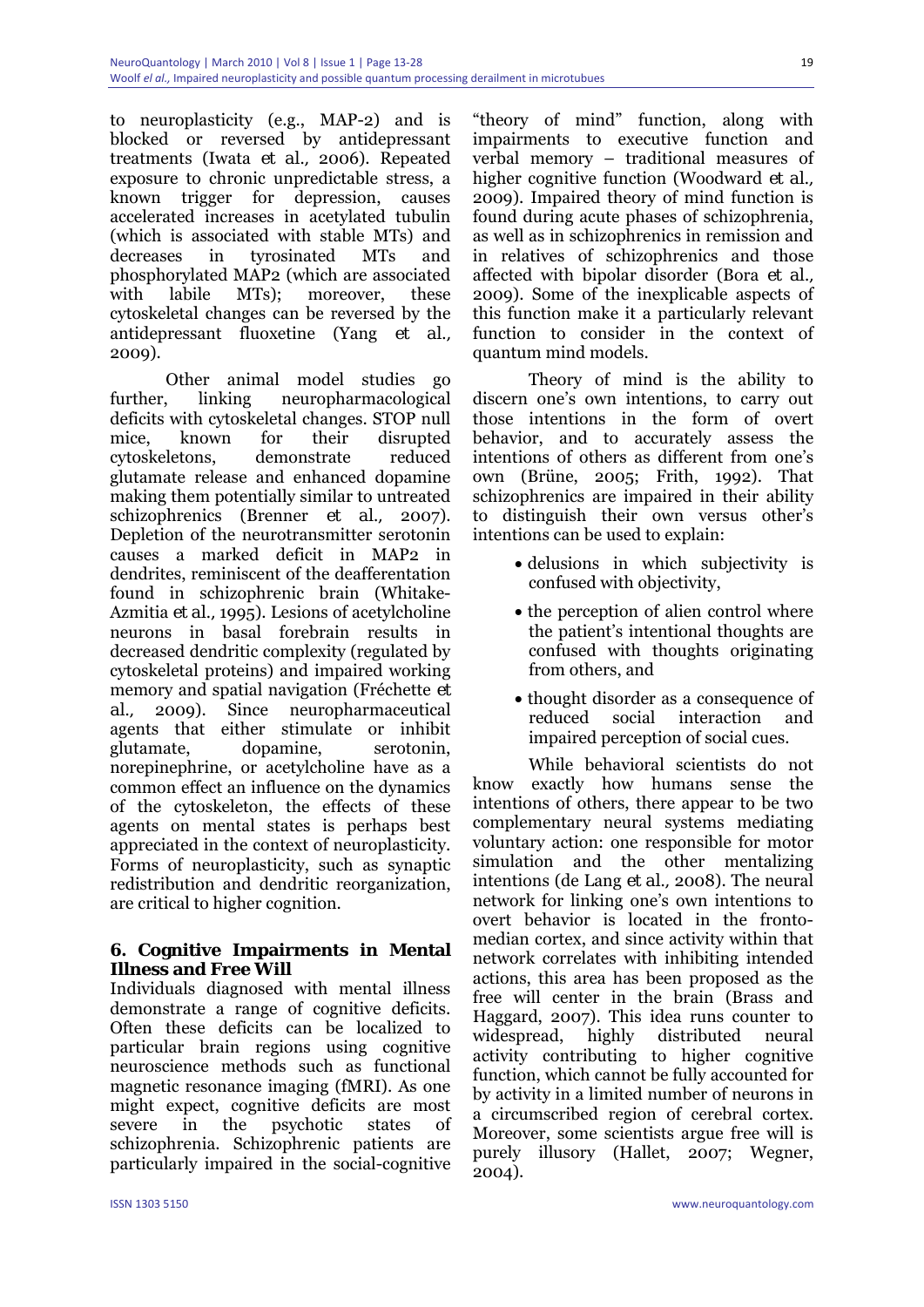Martin Heisenberg (2009) argues that free will must be a part of animal behavior, citing work from his laboratory demonstrating that fruit flies are capable of actively initiating completely novel behaviors to solve problems. Inspired by the classic principles discovered by his father Werner Heisenberg, he argues that behavior (and life in general) involves the interplay between deterministic and random events, much in the same way that quantum physics counterbalances the strictly deterministic nature of classical physics at intermediate scales. He posits that neuronal function lies in that intermediate scale, an opinion that is not universally shared.

In addition to an impaired sense of intention, schizophrenics exhibit thought disorders and hallucinations. Cognitive neuroscientists have discovered that networks of neurons active during visual hallucinations include the visual, superior parietal cortex, and dorsolateral prefrontal cortex, whereas auditory hallucinations involve the auditory, superior temporal, and prefrontal cortex (Bennett, 2008). A possible cause of hallucinations is deafferentation of selected parts of these networks, the exact nature of the hallucination being related to the brain area affected. Deafferentation can result as a function of reduced neuroplasticity making this hypothesis compatible with the general working hypothesis argued in this paper that mental disorders result from impaired neuroplasticity. Hallucinations are distortions in transitive consciousness prevalent during acute psychosis, constituting abnormal mental states that can arguably be analyzed from the standpoint of quantum mind theories.

# **7. Quantum Models of Mind**

Neurobiological models of consciousness and cognition succeed at localizing mental functions and pinpointing areas of neural dysfunction in mental disorders. Nonetheless, neurobiology alone does not appear equipped to explain higher order human consciousness. The particular element lacking is an explanation for subjective experience, sense of self, qualia, volition, and spontaneity. Actions that derive from sensory stimuli are by nature

mechanical, thereby lacking the necessary animus or life force that we know is a critical ingredient to human psychological experience. To fill this apparent void, a number of multidisciplinary scientists ranging from neurobiologists to physicists to mathematicians – have forcefully argued for quantum models of mind that attempt to account for many of the enigmatic features of the mind, such as free will, selfunderstanding, and qualia. British neurobiologist Christopher Smith (2009) recently reviewed the four most prominent quantum theories of mind originated by: John Eccles and Frederich Beck, Henry Stapp, Stuart Hameroff and Roger Penrose, and David Bohm. These theories are quite distinct, with each incorporating different elements of quantum physics.

Beck and Eccles (1992; Beck, 2008) hypothesize that the Heisenberg uncertainty principle comes into play during the regulation of vesicular release of neurotransmitters. They further suggest that the introduction of quantum indeterminacy into neurotransmitter release mechanisms would allow for human free will of action. Their notion is that an atomic process, such as an electron tunneling through an energy barrier, triggers exocytosis. The sheer size of the vesicle and the large number of neurotransmitter molecules contained in it make it next to impossible to lend itself to quantum tunneling processes. Although the Beck-Eccles model abounds with novel ideas, the crux of the theory is incompatible with the molecular biology of vesicular neurotransmitter release as known today (Smith, 2009).

Stapp (2005) models consciousness as a quantum Zeno effect, a curious effect that occurs following multiple observations. An adherent to the Copenhagen interpretation, Stapp views consciousness as an observer-based collapse of the wave function and the emergence of the discrete. Regarding specific neurobiology, Stapp's model places quantum effects at the  $Ca^{2+}$  ion channel, the mechanism that governs neurotransmitter release. The main criticism of this idea is that ions flow in single file across Ca2+ channels and large numbers of proteins are involved in regulating that flow,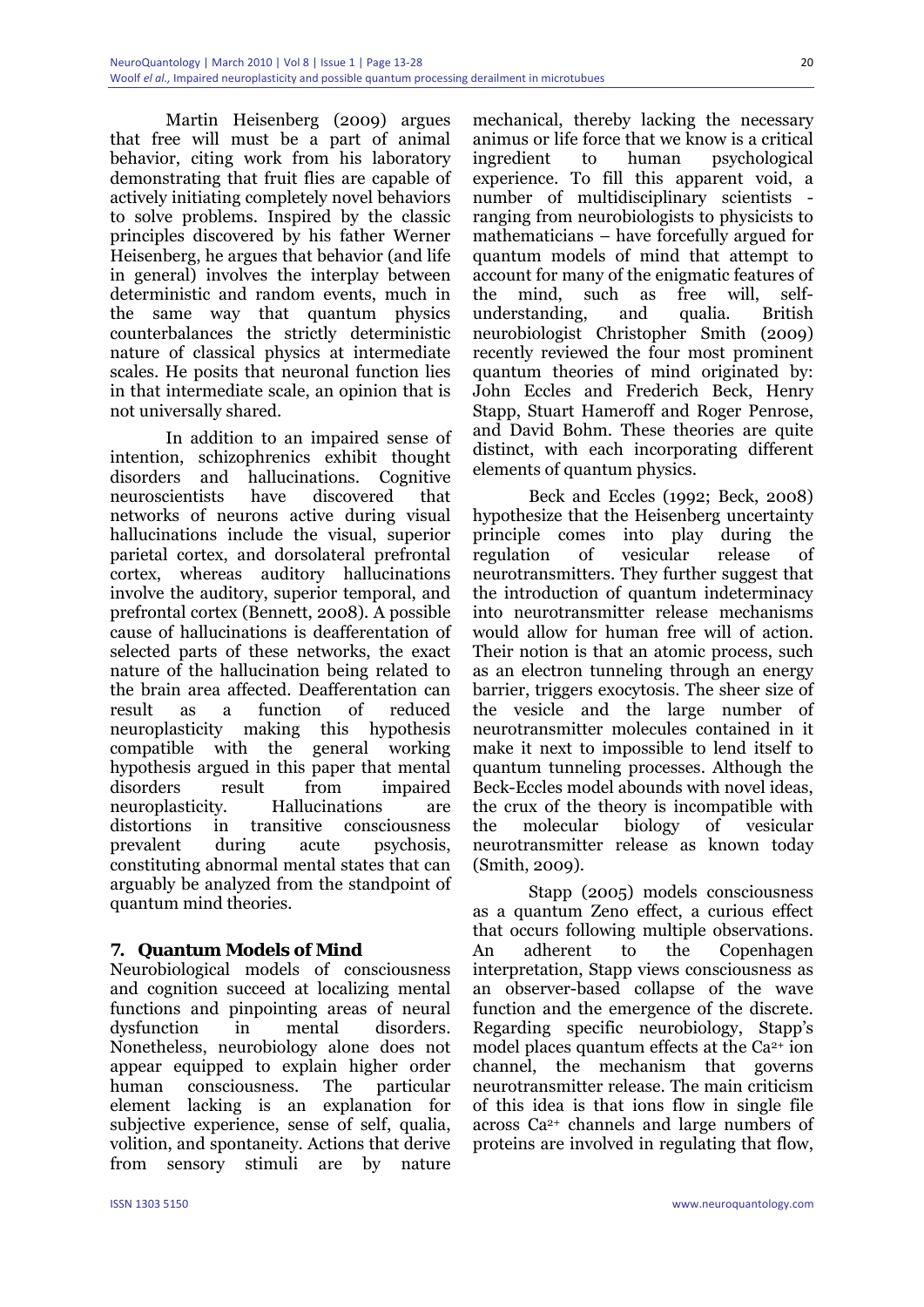which would be expected to cancel out any subtle quantum effects (Smith, 2009).

The quantum mind model developed by Hameroff and Penrose is a synthesis of the notion Penrose (2004) put forth on objective reduction with ideas Hameroff (1987) put forth regarding MTs being subcellular automata in cells. Objective reduction, while controversial in physics, attempts to get around the problem of needing an observer to have collapse of the wave function according to the Copenhagen interpretation of quantum events. The solution invokes loop quantum gravity, which, controversial in its own right, identifies superposition states as curvatures in space-time, which reduce to a single space-time curvature at an objective threshold (Hameroff, 1998). A plausible motive force for objective collapse in the brain needs to be identified, and it is conceivable that MTs or the subunit tubulins that compose them have something to offer to this concept. Tubulins, acting as qubits that communicate with one another via quantum entanglement induced by physical interactions, perform quantum computations that would be influenced by synaptic activity, and other neuronal conditions, to orchestrate the collapse that gives rise to cognitive events. The notion that MTs are capable of performing computations that are sensitive to quantum effects is quite intriguing and will be elaborated upon in more detail later in this paper.

Bohm's quantum mind model (1990) is a significant departure from the others and does not have a neurobiological correlate. Nonetheless, Bohm's ideas about implicate order may offer explanations as to how events at widely discrepant time scales may be interdependent.

A fifth (but historically first) quantum model of the mind is also notable. Thermofield Brain Dynamics (TBD), originally postulated by Ricciardi and Umezawa (Ricciardi *et al.,* 1967), and advanced by Jibu and Yasue (Jibu *et al.,* 1995), and further developed by Vitiello (Vitiello, 1995; 2003), describes the brain in terms of a coherent water dipole field created by dipolar solitons interacting with the neuronal cytoskeleton. Lost symmetry in the

dipole field vacuum state, from stimuli induced symmetry breaking, is preserved by low energy boson condensates that may be re-excited by similar stimuli, thus recalling memories. The brain tunes itself by influencing the vacuum state through the generation of background signals, while energy exchange with the environment allows dual ground state modes (one for the system, and the other for the environment). These three wave functions (environment, memory, and self-tuning) interfere in the vacuum state with resulting matches between wave functions giving rise to conscious events.

#### **8. Speculations on Thought Disruption Based on Quantum Models of Cognitive Processing**

As has been discussed earlier in this paper, neurobiological evidence exists for MTs and actin filament participating in neuroplasticity relevant to cognitive functions. Moreover, there is an apparent derailment of cognition and of dynamic cytoskeletal function in mental illness. Those facts alone, however, do not lead to an understanding of how cytoskeletal proteins contribute to or mediate higher cognitive functions. This is especially true for those inexplicable functions such as self-awareness and volition. A radically new view of MT and actin filament networks inside neurons can potentially account for these higher functions.

Based on their ability to propagate signals through the neuron, MTs and actin filaments can be viewed as computationally relevant nanowire networks that operate within neurons (Woolf *et al.,* 2010). Rather than inputs to neurons being limited to causing discrete responses, this viewpoint offers the possibility of local and global neuroplasticity, based on the cytoskeleton computing and storing templates that translate patterns of inputs across widespread synapses into the "behavioral" output of the neuron. This behavioral output of the neuron is not limited to axonal firing and dendritic integration of electrochemically mediated inputs. Instead, it includes connecting the cell nucleus with the postsynaptic density, initiating transport of receptor molecules, membrane proteins,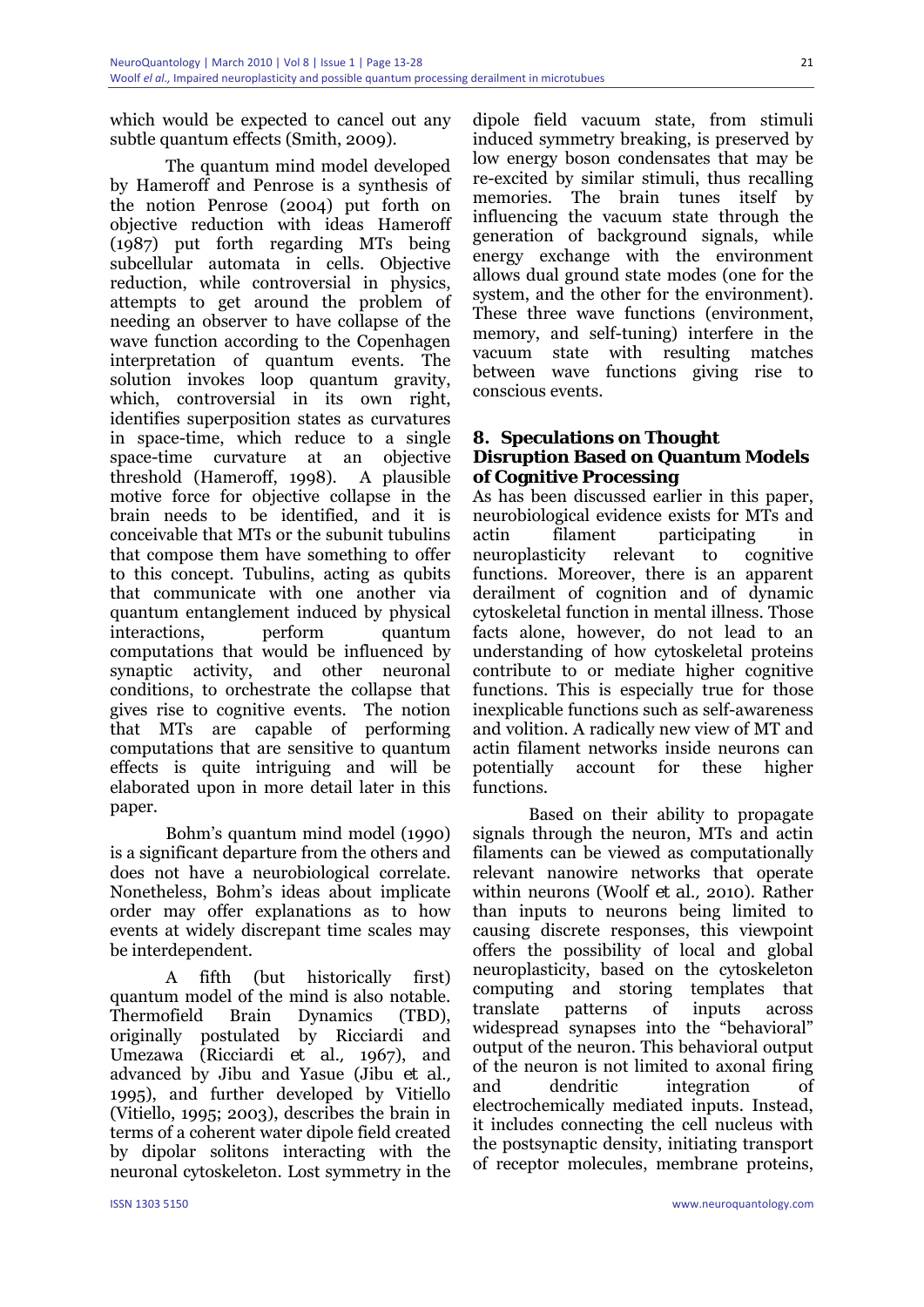organelles, and mRNA, regulating neurite motility, restructuring of spines and complex dendrite architecture, the lateral movement of receptor and membrane proteins of neurons, governing the availability of ion channels in the membrane, and more. Potential computational modes for MTs and actin filaments are beginning to be understood, with at least two quantum models for MT information processing having been proposed.

In the Penrose-Hameroff model, tubulin dimers made up of α-tubulin and β -tubulin act as qubits, existing in superposition until a collapse selects one of two conformations (Hameroff, 1998). The biological feasibility of the model has been questioned because the rapid thermal decoherence of entangled states would appear to be incompatible with millisecond time scales relevant to neurophysiology (Tegmark, 2000). Coherence times can be extended by counterion shielding, actin shielding, intrinsic error correction, among other properties; nonetheless, decoherence remains an issue (Hagan *et al.,* 2002). However, recent experiment has shown room temperature quantum effects in photosynthesis (Lee *et al.,* 2007; Engel *et al.,* 2007) and conjugated polymer chains (Collini *et al.,* 2009). Nonthermal radiation at 8.085 MHz has been observed from MTs, and while not necessarily an indication of a quantum condensate or coherence, it remains a possiblility (Pokorný *et al.,* 2001). Reimers *et al.,* (2009) and McKemmish *et al.,* (2009) state that this radiation could only be the result of a weak condensate that could not result in the coherent motion necessary for the Penrose-Hameroff model, however their results are based on a linear chain of coupled oscillators rather than the cylindrical geometry of MTs leaving the question still open. An alternative possibility is that this radiation results from coherent water within the MT lumen as suggested by the TDB model. Another issue at hand is the range of motion in tubulin dimers when they are polymerized into stable MTs, bringing into question whether intact MTs allow two potential conformations of tubulin dimers. McKemmish et. al. (2009) clearly demonstrate that repeated exchanges between the GTP and GTP-bound forms of

tubulin within MTs are not supported by current experimental evidence; however while the conformational states are generally identified as tubulin-GTP and tubulin-GDP the Penrose-Hameroff model does not specify the precise nature of the conformational states envisaged, so alternatives remain a possibility. Notably, there is evidence for conformational changes (i.e., tilting to one or the other side) for  $\beta$ tubulins in intact MTs depending on whether they are bound to motors such as kinesin or to MAPs such as tau (Santarella *et al.,* 2004; Hirose *et al.,* 1999), however the consistency of the timescales between such interactions and the Penrose-Hameroff requirements remains in question. Clearly, these issues are not completely resolved as Reimers, McKemmish and colleagues suggest.

In an alternative model, Craddock and Tuszynski (2009) describe classical and quantum information processing in MTs based on a double-well potential in the interior of the tubulin dimer. This doublewell potential enables a mobile electron to pass over an energy barrier, transitioning from a ground state to an excited state, whereupon these states interact with the MT lattice vibrations. Isolation from thermal energy present at physiological temperatures would be necessary for any such delicate states to have an impact on neurophysiology or neuroplasticity.

Cellular automata models indicate that classical and quantum information processing in MTs is in principle possible at room temperature, given there exists a synchronizing clocking mechanism in the picosecond range (Craddock, Beauchemin, and Tuszynski, 2009). A global clocking mechanism might derive from coherent molecular vibrations, electric fields that span across membranes, or other yet to be described phenomena. Craddock and colleagues describe four potential types of behavior exhibited by MT automata consisting of tubulin arrays where progression over 300 steps leads to: a homogeneous state (type I), a simple stable or periodic structure (type II), an unpredictable pattern (type III), or complex, sometimes long-lived localized structures (type IV). Type IV behavior, which is associated with information processing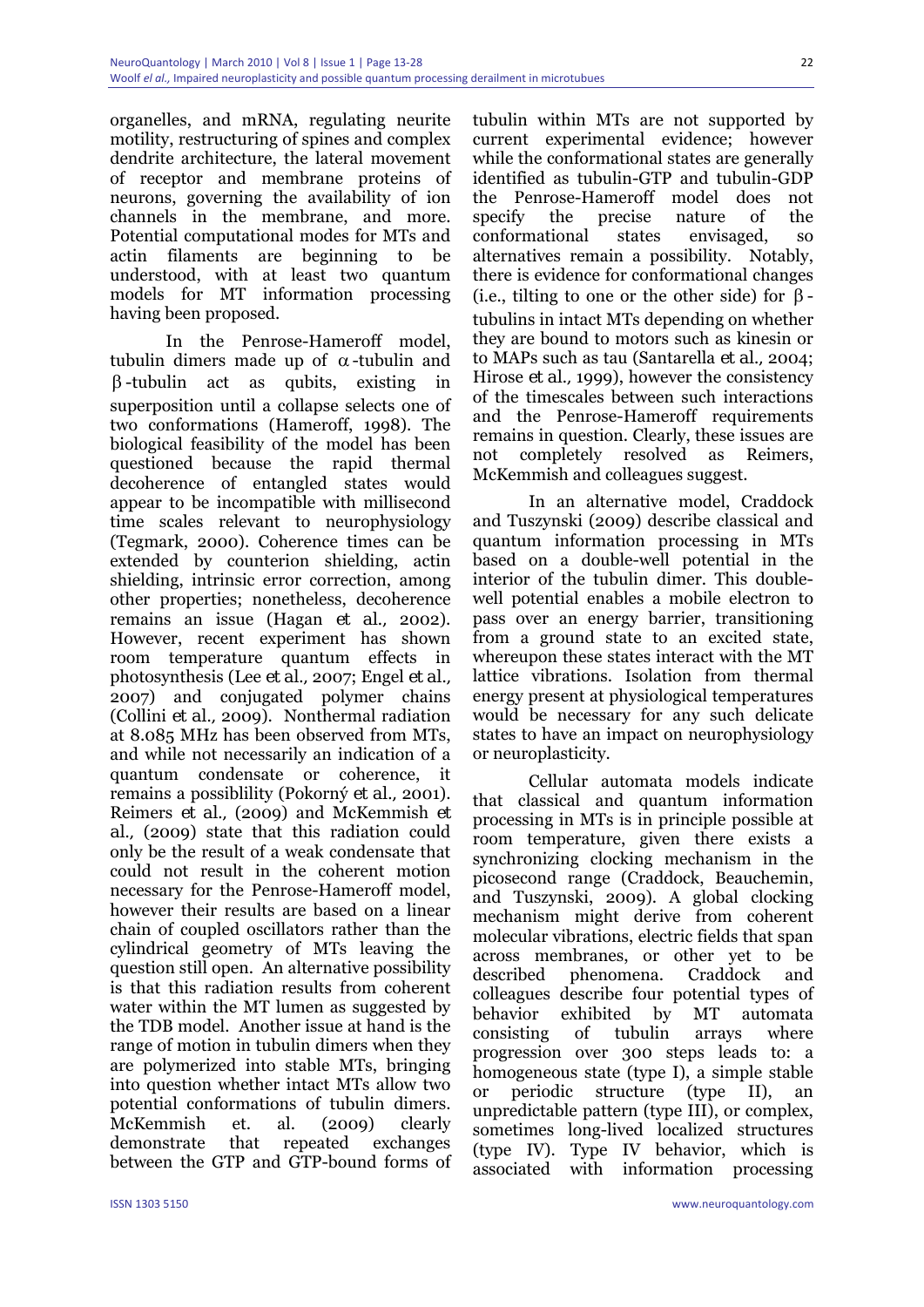systems, is possible in MTs at physiological temperatures if the tubulin dielectric constant is above 7.8 and the potential barrier height exceeds 116 meV. The dielectric constant of tubulin has been calculated at 8.41 (Mershin *et al.,* 2004), consistent with this model.

MT dysfunction occurring in mental illness might be expected to cause abnormal mixtures of types I – IV behaviors. For example, one might imagine that depression results from too little type IV behavior, whereas anxiety, mania and thought disorder might result from too much type IV behavior. The strength of a model that deals with information processing modes in MTs is that it enables a direct relationship to be made between fundamental protein function at the atomic level and complex cognitive functioning. A remaining hurdle for this particular cellular automata model is that the synchronous updating was calculated to occur on a picosecond time scale, which lies below the millisecond time scale relevant to neurophysiology by a factor of  $~10^9$ . MT dynamics do produce an endogenous clocking mechanism in the form of periodic phases of polymerization and depolymerization, but the time scale for these oscillations is in order of minutes (Mandelkow *et al.,* 1988). There are multiple oscillators, clocking mechanisms, and generators of synchrony in brain, however, and the way they interact may have implications for MT information processing.

Neural rhythms, with time scales ranging from milliseconds to seconds, synchronize the forebrain and are mediated by neurotransmitter systems such as acetylcholine, norepinephrine, and serotonin (McCormick, 1989; Steriade, 2004; Cape and Jones, 1998). These neurotransmitter systems further fluctuate according to endogenous, 24-hr circadian rhythms that further fluctuate according to the season of the year (Kafka *et al.,* 1983). There is enormous range: millisecond time scales differ from circadian time scales by an order of magnitude of  $\sim 10^8$ , and if one extends that to a 4-month season, an order of magnitude of  $~10^{10}$ . Given that neural events at the millisecond time scale can affect neural states at the circadian and seasonal level, it is possible that quantum states at the

picosecond scale could affect neural activity at the millisecond scale and above, at least in principle. It is also conceivable that these multiple oscillators operating at widely discrepant time scales in brain are connected on some basic level, not entirely dissimilar from Bohm's notions of an implicate order.

It is not necessarily a requirement for MT information processing to avoid decoherence up to millisecond time scales to have effects on neural events. What would be essential is that multiple oscillators be interdependent and sensitive to redundant patterns. Such interdependence might enable events operating at the shortest time scales and tapping into quantum mechanisms to affect larger scale events. It is easy to see how patterns of neural activity in a given individual occurring during any given day could affect their sleep that night and their mood the following day (and in the case of affective disorders mood changes that persist for months, even years). It is not the single firing of a single neuron, but rather patterns in neural firing that affect future sleep and mood. In the case of quantum events scaling up, billions of quantum computations in MTs would be responsible for moving millions of proteins over nanometer distances, with the most salient among the collective effects affecting neural activity on millisecond time scales.

Dysfunction among the multiple oscillators that govern cognitive function may be a fundamental feature of mental disorders. Disturbances in synchronous neural activity from 2 Hz to >40 Hz (which binds information into cognitive percepts) are found in schizophrenia (Singer, 2009). The affective disorders are associated with disrupted circadian rhythms (Mendlewicz, 2009; Schulz and Steimer, 2009). Rapid cycling affective disorder produces dramatic mood shifts with regular periodicities ranging from 29 – 185 days (Mizukawa *et al.,* 1992). Seasonal affective disorder specifically occurs in winter months, thereby having an annual cycle (Rastad *et al.,* 2008). Without modern treatments, bipolar disorder episodes of mania or depression recur in multiyear cycles ranging from several months to nearly a decade (Oepen *et al.,* 2004). Perhaps the most convincing evidence for disturbed rhythms in mental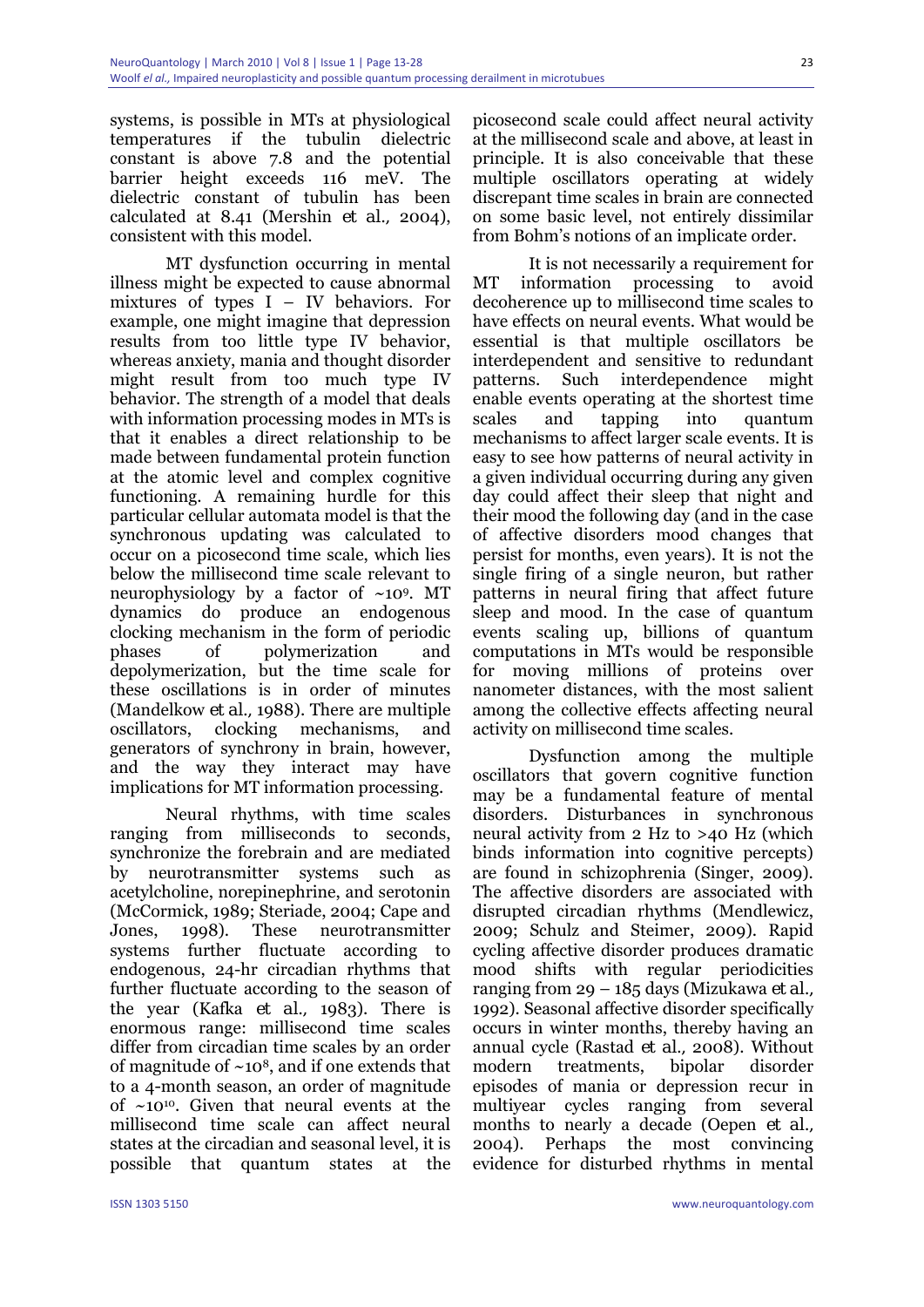illness is that drugs commonly used to treat mental illness act on neural rhythms. Cortical oscillations are produced or modulated by neurotransmitters – serotonin, norepinephrine, acetylcholine, or dopamine – systems that are targets for neuropharmacological agents effective at treating symptoms of mental illness.

Given that mental illnesses are associated with dysfunctional MTs, abnormal oscillations between polymerization-depolymerization cycles might additionally come into play. It is further conceivable that classical and quantum information processing in brain MTs could be impaired in mental illness, to the extent that such information processing modes are validated by experimental support.

#### **9. Conclusion**

As mentioned by Mender (2010), the two most notable quantum-neurodynamic perpectives on brain function are the TBD model (Ricciardi *et. al.,* 1967; Jibu and Yasue 1995; Vitiello 1995), and the Penrose-Hameroff Orchestrated Objective Reduction

#### **References**

- Alaerts M, Ceulemans S, Forero D. *et al.,* Support for NRG1 as a susceptibility factor for schizophrenia in a northern Swedish isolated population. Arch Gen Psychiatry 2009; 66 (8):828-37.
- Andrieux A, Salin PA, Vernet M. *et al.,* The suppression of brain cold-stable microtubules in mice induces synaptic defects associated with neurolepticsensitive behavioral disorders. Genes Dev 2002; 16(18):2350-64.
- Andrieux A, Salin P, Schweitzer A., *et al.,* Microtubule stabilizer ameliorates synaptic function and behavior in a mouse model for schizophrenia. Biol Psychiatry 2006 1; 60(11):1224-30.
- Arnold SE, Talbot K, Hahn CG. Neurodevelopment, neuroplasticity, and new genes for schizophrenia. Prog Brain Res 2005;147:319-45.
- Austin CP, Ky B, Ma L, Morris JA, Shughrue PJ. Expression of Disrupted-In-Schizophrenia-1, a schizophrenia-associated gene, is prominent in the mouse hippocampus throughout brain development. Neuroscience 2004; 124(1):3-10.
- Beck F and Eccles JC. Quantum aspects of consciousness and the role of consciousness. Proceedings of the National Academy of Science of the United States of America 1992; 89: 11357– 11361.
- Beck F. Synaptic Quantum Tunnelling in Brain Activity. NeuroQuantology; 2008; 6(2): 140-151.

(Orch OR) model (Hameroff, 1998). Both the TBD model, expounded by Globus (2010), and the Orch OR model rely on the cytoskeletal matrix in the neuron, particularly the MT network. In the TBD framework Globus attributes the split agency of schizophrenia to a disintegration of the brain self-tuning process. He then furthers the paradigm by suggesting that all psychiatric disorders are the result of malattunements in the self-tuning process. It has been shown here that psychiatric illnesses, including schizophrenia, bipolar disorder, and anxiety disorders, share dysfunction in the cytoskeleton lending credence to his arguments. While the exact physical mechanisms of quantum brain function remain in debate it is clear that if quantum effects do play a role in cognitive processing then the cytoskeleton, due to is mesoscopic scale and involvement in learning, memory, and mental disease, serves as a prime candidate for the physical substrate on which to base further discussion of the quantum mind and psychiatric illness.

- Bégou M, Volle J, Bertrand JB., *et al.,* The stop null mice model for schizophrenia displays [corrected] cognitive and social deficits partly alleviated by neuroleptics. Neuroscience 2008;11;157(1):29-39.
- Belmont L, Mitchison T. Identification of a protein that interacts with tubulin dimers and increases the catastrophe rate of microtubules. Cell 1996:84(4):623– 31.
- Benitez-King G, Ramirez-Rodriguez G, Ortiz L, Meza I. The neuronal cytoskeleton as a potential therapeutical target in neurodegenerative diseases and schizophrenia. Curr Drug Targets CNS Neurol Disord 2004 Dec;3(6):515-33.
- Benitez-King G, Ramirez-Rodriguez G, Ortiz L. Altered Microtubule Associated Proteins in Schizophrenia. NeuroQuantology 2007; 5(1): 58-61.
- Bennett A O MR. Consciousness and hallucinations in schizophrenia: the role of synapse regression. Aust N Z J Psychiatry 2008;42(11):915-31.
- Bensimon G, Chermat R. Microtubule disruption and cognitive defects: effect of colchicine on learning behavior in rats. Pharmacol Biochem Behav 1991;38(1):141-5.
- Bianchi M, Fone KF, Azmi N, Heidbreder CA, Hagan JJ, Marsden CA. Isolation rearing induces recognition memory deficits accompanied by cytoskeletal alterations in rat hippocampus. Eur J Neurosci 2006;24(10):2894-902.
- Blackwood DH, Fordyce A, Walker MT, St Clair DM, Porteous DJ, Muir WJ. Schizophrenia and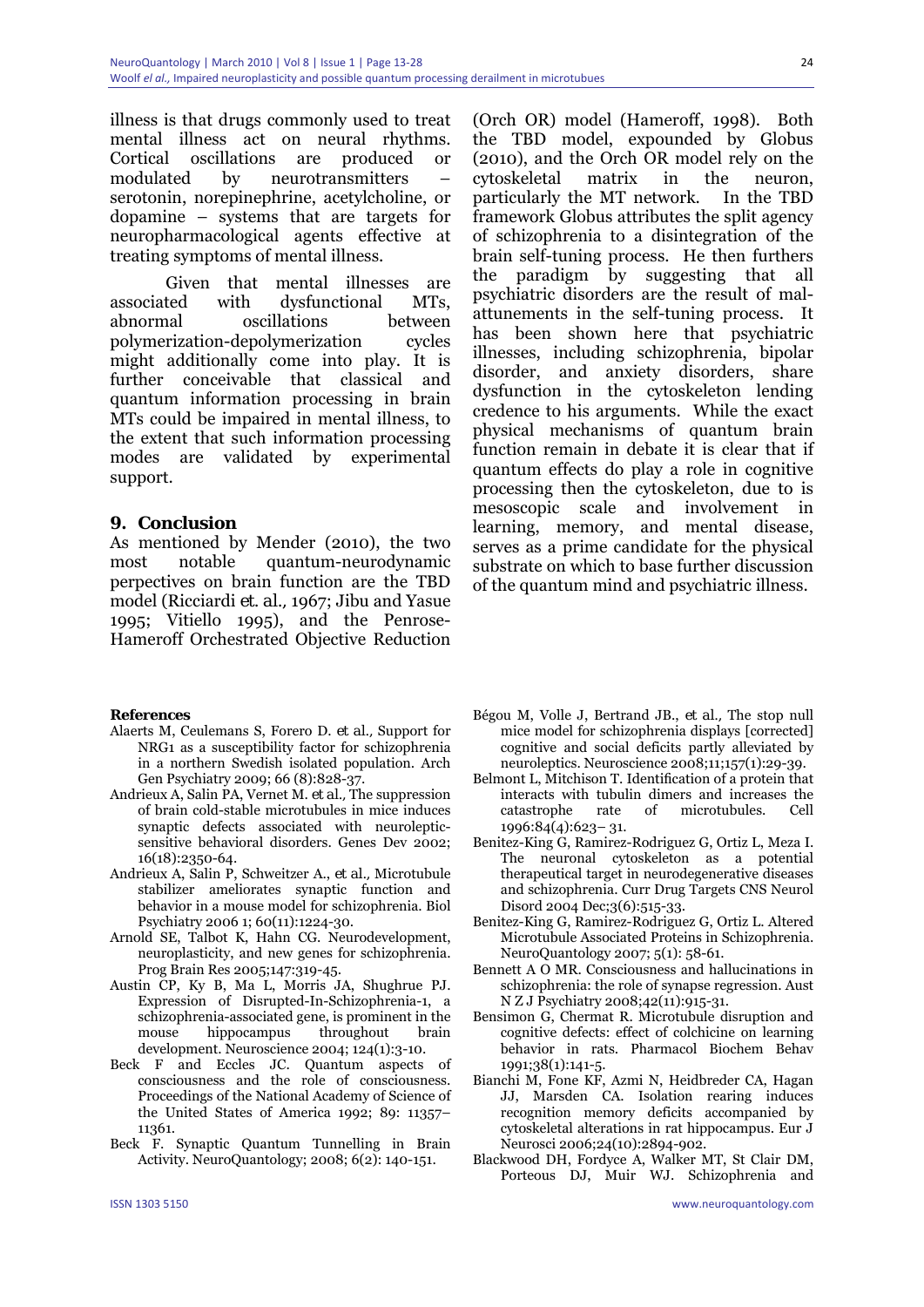affective disorders--cosegregation with a translocation at chromosome 1q42 that directly disrupts brain-expressed genes: clinical and P300 findings in a family. Am J Hum Genet 2001;69(2):428-33.

- Bohm D. A new theory of the relationship of mind to matter, Philosophical Psychology 1990; 3:271– 286.
- Bora E, Yücel M, Pantelis C. Theory of mind impairment: a distinct trait-marker for schizophrenia spectrum disorders and bipolar disorder? Acta Psychiatr Scand 2009; 120 (4):253- 64.
- Brandon NJ, Millar JK, Korth C, Sive H, Singh KK, Sawa A. Understanding the role of DISC1 in psychiatric disease and during normal development. J Neurosci 2009; 14; 29 (41):12768- 75.
- Brass M, Haggard P. To do or not to do: the neural signature of self-control. J Neurosci 2007; 27(34):9141-5.
- Brenner E, Sonnewald U, Schweitzer A, Andrieux A, Nehlig A. Hypoglutamatergic activity in the STOP knockout mouse: a potential model for chronic untreated schizophrenia. J Neurosci Res 2007;85(15):3487-93.
- Brüne M. "Theory of mind" in schizophrenia: a review of the literature. Schizophr Bull 2005; 31(1):21-42.
- Cannell GR, Bailey MJ, Dickinson RG. Inhibition of tubulin assembly and covalent binding to microtubular protein by valproic acid glucuronide in vitro. Life Sci 2002; 71(22):2633-43.
- Cape EG, Jones BE. Differential modulation of highfrequency gamma-electroencephalogram activity and sleep-wake state by noradrenaline and serotonin microinjections into the region of cholinergic basalis neurons. J Neurosci 1998; 18(7):2653-66.
- Cardno AG, Marshall EJ, Coid B., *et al.,* Heritability estimates for psychotic disorders: the Maudsley twin psychosis series. Arch Gen Psychiatry 1999; 56(2):162-8.
- Cash AD, Aliev G, Siedlak SL., *et al.,* Microtubule reduction in Alzheimer's disease and aging is independent of tau filament formation. Am J Pathol 2003; 162(5):1623-7.
- Castrén E. Is mood chemistry? Nat Rev Neurosci 2005;  $6(3):241-6.$
- Cheng R, Juo SH, Loth JE., et al. Genome-wide linkage scan in a large bipolar disorder sample from the National Institute of Mental Health genetics initiative suggests putative loci for bipolar disorder, psychosis, suicide, and panic disorder. Mol Psychiatry 2006; 11:252–260.
- Cox MM, Tucker AM, Tang J, Talbot K, Richer DC, Yeh L, Arnold SE. Neurobehavioral abnormalities in the dysbindin-1 mutant, sandy, on a C57BL/6J genetic background. Genes Brain Behav 2009; 8(4):390-7.
- Craddock TJA, Tuszynski JA. A critical assessment of the information processing capabilities of neuronal microtubules using coherent excitations. J Biol Phys 2010; 36(1): 53-70.
- Craddock TJA, Beauchemin C, Tuszynski JA. Information processing mechanisms in microtubules at physiological temperature: Model

predictions for experimental tests. Biosystems 2009; 97(1):28-34.

- Curmi P, Gavet O, Charbaut E., *et al.,* Stathmin and its phosphoprotein family: general properties, biochemical and functional interaction with tubulin. Cell Struct. Funct 1999: 24(5): 345–57.
- de Lange FP, Spronk M, Willems RM, Toni I, Bekkering H. Complementary systems for understanding action intentions. Curr Biol 2008; 18(6):454-7.
- Dean CE. Antipsychotic-associated neuronal changes in the brain: Toxic, therapeutic, or irrelevant to the long-term outcome of schizophrenia? Prog Neuropsychopharmacol Biol Psychiatry 2006; 30(2):174-189.
- Derksen MJ, Ward NL, Hartle KD, Ivanco TL. MAP2 and synaptophysin protein expression following motor learning suggests dynamic regulation and distinct alterations coinciding with synaptogenesis. Neurobiol Learn Mem 2007; 87(3):404-15.
- Di Paolo, G, Pellier V, Catsicas M, Antonsson B, Catsicas S and Grenningloh G. The phosphoprotein stathmin is essential for nerve growth factor-stimulated differentiation. J Cell Biol 1996; 133(6):1383-90.
- Di Patre PL, Oh JD, Simmons JM, Butcher LL. Intrafimbrial colchicine produces transient impairment of radial-arm maze performance correlated with morphologic abnormalities of septohippocampal neurons expressing cholinergic markers and nerve growth factor receptor. Brain Res 1990; 523(2):316-20.
- Ehrlichman RS, Luminais SN, White SL., *et al.,* Neuregulin 1 transgenic mice display reduced mismatch negativity, contextual fear conditioning and social interactions. Brain Res 2009; 1294:116- 27.
- Fischer A, Sananbenesi F, Schrick C, Spiess J, Radulovic J. Distinct roles of hippocampal de novo protein synthesis and actin rearrangement in extinction of contextual fear. J Neurosci 2004; 24(8):1962-6.
- Fréchette M, Rennie K, Pappas BA. Developmental forebrain cholinergic lesion and environmental enrichment: behaviour, CA1 cytoarchitecture and neurogenesis. Brain Res 2009; 1252:172-82.
- Frith CD. The Cognitive Neuropsychology of Schizophrenia. Hove, UK: Lawrence Erlbaum Associates, 1992.
- Grenningloh G, Soehrman S, Bondallaz P, Ruchti E, Cadas H. Role of the microtubule destabilizing proteins SCG10 and stathmin in neuronal growth. J Neurobiol 2004; 58(1):60-9.
- Gill M, Donohoe G, Corvin A. What have the genomics ever done for the psychoses? Psychol Med 2009; 12:1-12.
- Globus G. Toward a quantum psychiatry: hallucination, thought insertion and DSM. NeuroQuantology 2010; 8(1): 1-13.
- Gottmann K. Transsynaptic modulation of the synaptic vesicle cycle by cell-adhesion molecules. J Neurosci Res 2008; 86(2):223-32.
- Hagan S, Hameroff SR, Tuszyński JA. Quantum computation in brain microtubules: decoherence and biological feasibility. Phys Rev E Stat Nonlin Soft Matter Phys 2002; 65(6 Pt 1):061901.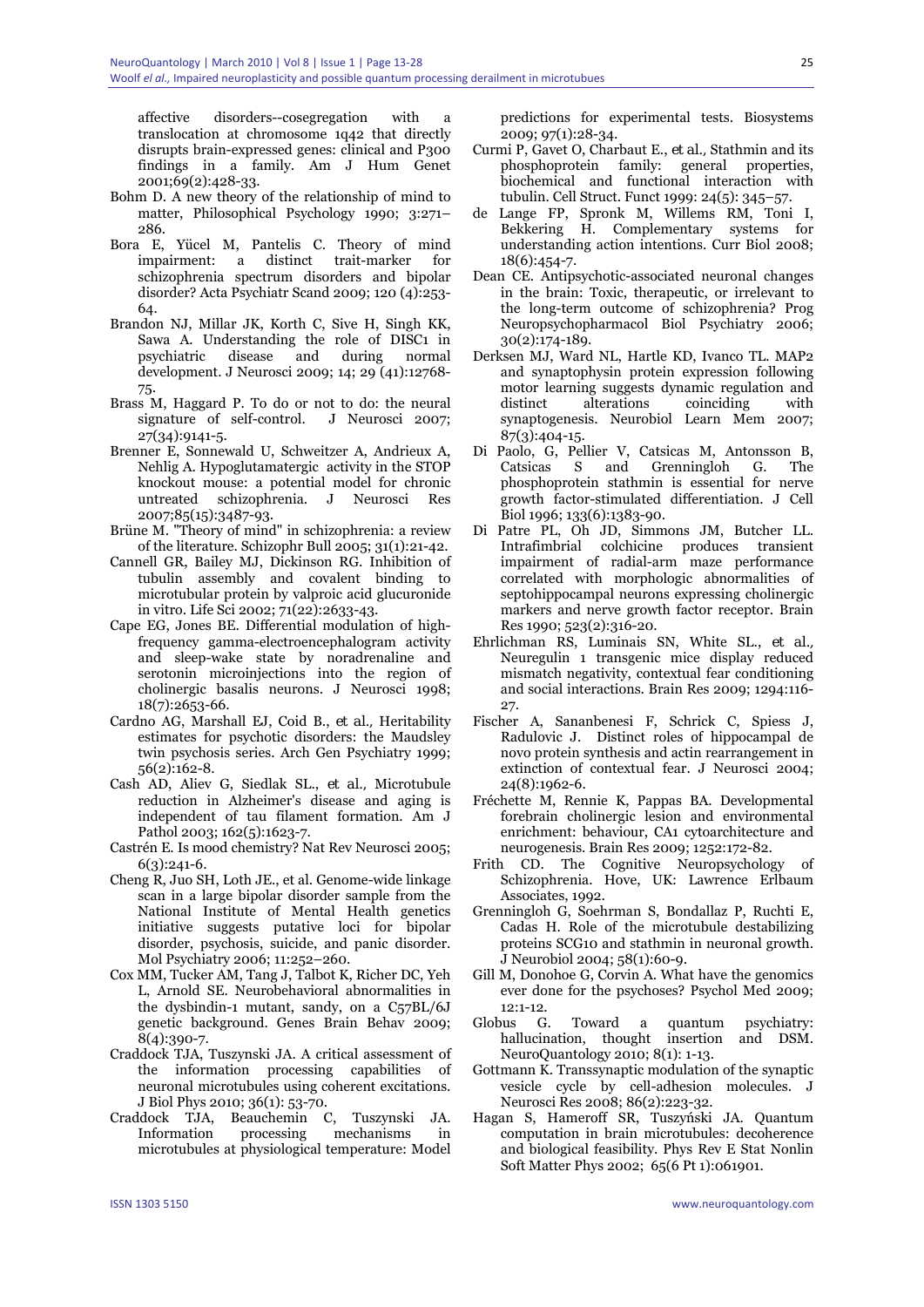- Hallett M. Volitional control of movement: the physiology of free will. Clin Neurophysiol. 2007; 118(6):1179-92.
- Hameroff SR. Ultimate computing: Biomolecular consciousness and nanotechnology. Amsterdam: North Holland, 1987.
- Hameroff S. Quantum computation in brain microtubules? The Penrose–Hameroff 'Orch OR' model of consciousness. Phil Trans R Soc Lond A 1998; 356: 1869–1896.
- Hayden EP, Nurnberger JI Jr. Molecular genetics of bipolar disorder. Genes Brain Behav 2006; 5(1):85-95.
- Heisenberg M. Is free will an illusion? Nature 2009; 459(7244):164-5.
- Hennah W, Porteous D. The DISC1 pathway modulates expression of neurodevelopmental, synaptogenic and sensory perception genes. PLoS One 2009; 4(3):e4906.
- Hikida T, Jaaro-Peled H, Seshadri S., *et al.,* Dominantnegative DISC1 transgenic mice display schizophrenia-associated phenotypes detected by measures translatable to humans. Proc Natl Acad Sci USA 2007; 104(36):14501-6.
- Hirose K, Löwe J, Alonso M, Cross RA, Amos LA. 3D electron microscopy of the interaction of kinesin with tubulin. Cell Struct Funct 1999; 24(5):277-84.
- Howell B, Larsson N, Gullberg M and Cassimeris L. Dissociation of tubulin-sequestering and microtubules catastrophe-promoting activities of Oncoprotein 18/stathmin. Mol Biol Cell 1999; 10(1): 105-18.
- Ikeda M, Aleksic B, Kirov G., *et al.,* Copy number variation in schizophrenia in the Japanese population. Biol Psychiatry 2010; 67(3):283-6.
- Iwata M, Shirayama Y, Ishida H, Kawahara R. Hippocampal synapsin I, growth-associated protein-43, and microtubule-associated protein-2 immunoreactivity in learned helplessness rats and antidepressant-treated rats. Neuroscience 2006; 141(3):1301-13.
- Jaaro-Peled H, Hayashi-Takagi A, Seshadri S, Kamiya A, Brandon NJ, Sawa A. Neurodevelopmental mechanisms of schizophrenia: understanding disturbed postnatal brain maturation through neuregulin-1-ErbB4 and DISC1. Trends Neurosci 2009; 32(9):485-95.
- Jaworski J, Kapitein LC, Gouveia SM,, *et al.,* Dynamic microtubules regulate dendritic spine morphology and synaptic plasticity. Neuron 2009; 61(1):85- 100.
- Jibu, M., Yasue, K. Advances in Consciousness Research Vol. 3, Quantum brain dynamics and consciousness: An introduction. John Benjamins Publishing Company, Philadelphia, 1995.
- Joo EJ, Lee KY, Jeong SH, Ahn YM, Koo YJ, Kim YS. The dysbindin gene (DTNBP1) and schizophrenia: no support for an association in the Korean population. Neurosci Lett 2006; 407(2):101-6.
- Kafka MS, Wirz-Justice A, Naber D, Moore RY, Benedito MA. Circadian rhythms in rat brain neurotransmitter receptors. Fed Proc 1983; 42(11):2796-801.
- Kessler RC, Chiu WT, Demler O, Walters EE. Prevalence, severity, and comorbidity of twelvemonth DSM-IV disorders in the National Comorbidity Survey Replication (NCS-R).

Archives of General Psychiatry 2005; 62(6):617- 27.

- Khuchua Z, Wozniak DF, Bardgett ME., *et al.,* Deletion of the N-terminus of murine map2 by gene targeting disrupts hippocampal ca1 neuron architecture and alters contextual memory. Neuroscience 2003; 119(1);101-111.
- Laeng P, Pitts RL, Lemire AL., *et al.,* The mood stabilizer valproic acid stimulates GABA neurogenesis from rat forebrain stem cells. J Neurochem 2004; 91(1):238-51.
- Law AJ, Hutchinson LJ, Burnet PW, Harrison PJ. Antipsychotics increase microtubule-associated protein 2 mRNA but not spinophilin mRNA in rat hippocampus and cortex. J Neurosci Res 2004: 76(3):376-82.
- Li D, Collier DA, He L. Meta-analysis shows strong positive association of the neuregulin 1 (NRG1) gene with schizophrenia. Hum Mol Genet 2006; 15(12):1995-2002.
- MacDonald ML, Eaton ME, Dudman JT, Konradi C. Antipsychotic drugs elevate mRNA levels of presynaptic proteins in the frontal cortex of the rat. Biol Psychiatry 2005; 57(9):1041-51.
- Mandelkow EM, Lange G, Jagla A, Spann U, Mandelkow E. Dynamics of the microtubule oscillator: role of nucleotides and tubulin-MAP interactions. EMBO J 1988; 7(2):357-65.
- Martin E, Ressler K, Binder E, Nemeroff C. The neurobiology of anxiety disorders: brain imaging, genetics, and psychoneuroendocrinology. Psychiatr Clin N Am 2009; 32(3):549-75.
- McCormick DA. Cholinergic and noradrenergic modulation of thalamocortical processing. Trends Neurosci 1989; 12(6):215-21.
- McKemmish LK, Reimers JR, McKenzie RH, Mark AE, Hush NS. Penrose-Hameroff objective-reduction proposal for human consciousness is not biologically feasible. Phys Rev E Stat Nonlin Soft Matter Phys 2009; 80(2 Pt 1):021912.
- Mender D. Post-classical phase transitions and emergence in psychiatry: beyond George Engel's model of psychopathology. NeuroQuantology 2010; 8(1): 29-36.
- Mendlewicz J. Disruption of the circadian timing systems: molecular mechanisms in mood disorders. CNS Drugs 2009; 23 Suppl 2:15-26.
- Mershin A, Kolomenski AA, Schuessler HA, Nanopoulos DV. Tubulin dipole moment, dielectric constant and quantum behavior: computer simulations, experimental results and suggestions. Biosystems 2004; 77(1-3):73-85.
- Mershin, A., Pavlopoulos, E., Fitch, O., Braden, B.C., Nanopoulos, D.V., Skoulakis, E.M.C. Learning and memory deficits upon TAU accumulation in Drosophilia mushroom body neurons, Learning & Memory 2004:11:277-87.
- Mileusnic R, Lancashire CL, Rose SP. Recalling an aversive experience by day-old chicks is not dependent on somatic protein synthesis. Learn Mem 2005; 12(6):615-9.
- Mitsuyama F, Niimi G, Kato K., *et al.,* Redistribution of microtubules in dendrites of hippocampal CA1 neurons after tetanic stimulation during long-term potentiation. Ital J Anat Embryol. 2008; 113(1):17- 27.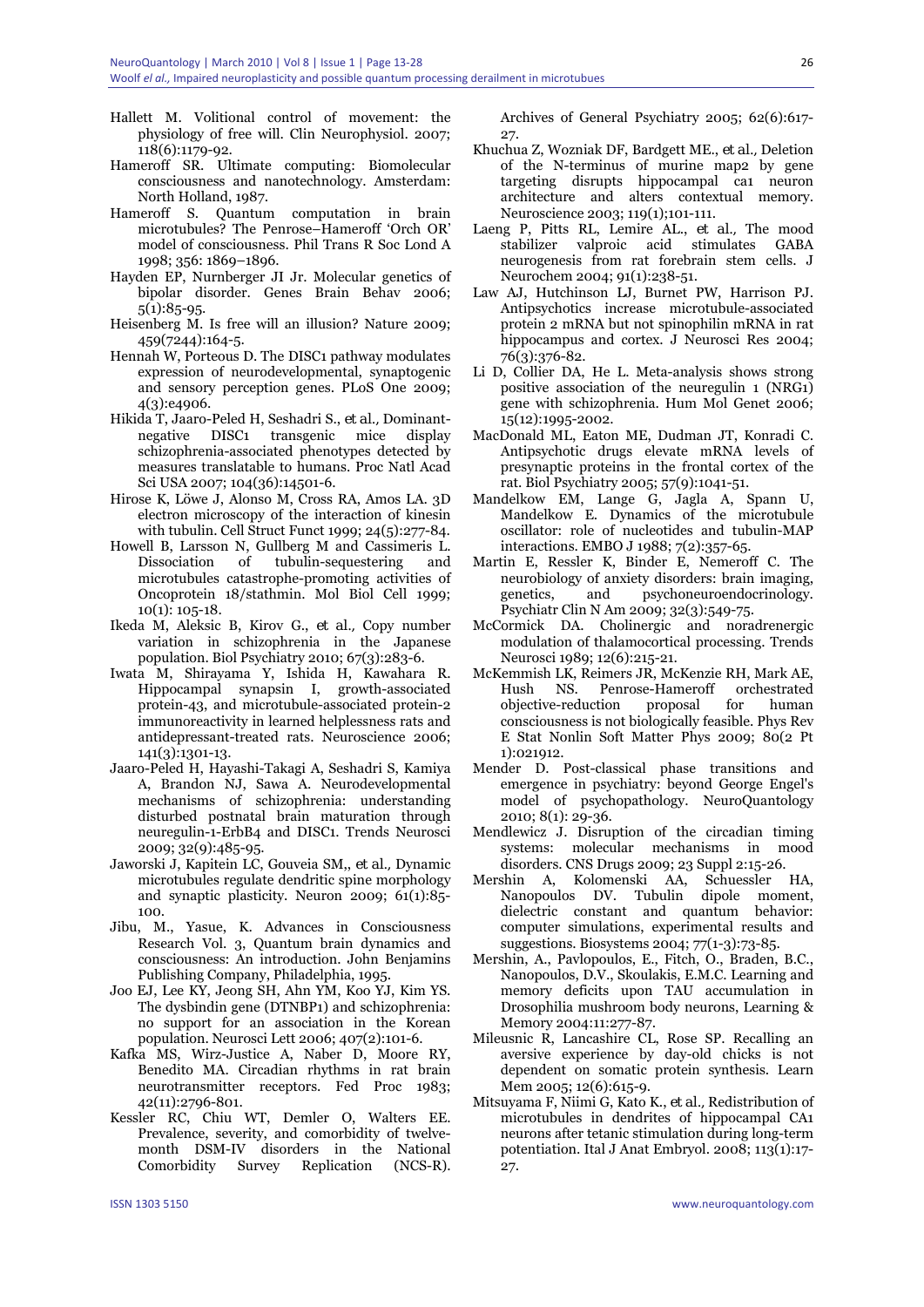- Mizukawa R, Iitsuka M, Hazama H, Ueda K, Tsushima J, Sugihara T, Kaneda W. Periodicity of episode occurrences in rapid cycling affective disorders. Biol Psychiatry 1992; 32(8):652-67.
- Moncrieff J. A critique of the dopamine hypothesis of schizophrenia and psychosis. Harv Rev Psychiatry 2009; 17(3):214-25.
- Nakata K, Lipska BK, Hyde TM., *et al.,* DISC1 splice variants are upregulated in schizophrenia and associated with risk polymorphisms. Proc Natl Acad Sci USA 2009; 106(37):15873-8.
- Nakayama T, Sawada T. Involvement of microtubule integrity in memory impairment caused by colchicine. Pharmacol Biochem Behav 2002; 71(1- 2):119-38.
- Nelson TJ, Backlund PS Jr, Alkon DL. Hippocampal protein-protein interactions in spatial memory. Hippocampus. 2004; 14(1):46-57.
- Norrholm S, Ressler K. Genetics of anxiety and trauma-related disorders. Neurosci 2009; 164(1): 272–87.
- O'Connell C, O'Malley A, Regan CM. Transient, learning-induced ultrastructural change in spatially-clustered dentate granule cells of the adult rat hippocampus. Neuroscience 1997; 76(1):55-62.
- Oepen G, Baldessarini RJ, Salvatore P, Slater E. On the periodicity of manic-depressive insanity, by Eliot Slater (1938): translated excerpts and commentary. J Affect Disord 2004; 78(1):1-9.
- Ohkawa N, Fujitani K, Tokunaga E, Furuya S, Inokuchi K. The microtubule destabilizer stathmin mediates the development of dendritic arbors in neuronal cells. J Cell Sci 2007; 120(8):1447-56.
- Pabion M, Job D, Margolis RL. Sliding of STOP proteins on microtubules. Biochemistry 1984;  $23(26):6642-8.$
- Penrose, R. Shadows of the mind. Oxford: Oxford University Press, 1994.
- Priel A, Ramos AJ, Tuszynski JA, Cantiello HF. A biopolymer transistor: electrical amplification by microtubules. Biophys J 2006; 90(12):4639-43.
- Priel A, Tuszynski JA, Woolf NJ. Neural cytoskeleton capabilities for learning and memory. J Biol Phys 2010; 36(1): 3-21.
- Pokorný J, Hašek J, Jelínek F, Šaroch J and Palán B, Electromagnetic activity of yeast cells in the M phase, Electro- Magnetobiol 2001; 20(3):371-396.
- Powell KJ, Hori SE, Leslie R, Andrieux A, Schellinck H, Thorne M, Robertson GS. Cognitive impairments in the STOP null mouse model of schizophrenia. Behav Neurosci 2007; 121(5):826-35.
- Procopio M. Does god play dice with schizophrenia? A probabilistic model for the understanding of causation in mental illness. Med Hypotheses 2005; 64(4):872-7.
- Rastad C, Ulfberg J, Lindberg P. Light room therapy effective in mild forms of seasonal affective disorder--a randomised controlled study. J Affect Disord 2008; 108(3):291-6.
- Reimers JR, McKemmish LK, McKenzie RH, Mark AE and Hush NS. Weak, strong, and coherent regimes of Fröhlich condensation and their applications to terahertz medicine and quantum consciousness, PNAS 2009; 106(11): 4219–4224.
- Ricciardi L and Umezawa H. Brain and Physics of Many-Body Problems, Kybernetik, 1967: 4(2):44-

8.

- Rujescu D, Ingason A, Cichon S., et al. Disruption of the neurexin 1 gene is associated with schizophrenia. Hum Mol Genet 2009; 18(5):988- 96.
- Santarella, R.A., Skiniotis, G., Goldie, K. N., Tittmann, P., Gross, H., Mandelkow, E. M., Mandelkow, E., & Hoenger, A. Surface-decoration of microtubules by human tau. Journal of Molecular Biology, 2004 Jun;339(3):539-553.
- Schulz P, Steimer T. Neurobiology of circadian systems. CNS Drugs 2009; 23( Suppl 2):3-13.
- Segurado R, Detera-Wadleigh SD, Levinson DF, et al. Genome scan meta-analysis of schizophrenia and bipolar disorder, part III: Bipolar disorder. Am J Hum Genet 2003; 73(1):49-62.
- Shumyatsky G, Tsvetkov E, Malleret G., et al. Identification of a signaling network in lateral nucleus of amygdala important for inhibiting memory specifically related to learned fear. Cell 2002: 111(6):905–18.
- Singer W. Distributed processing and temporal codes in neuronal networks. Cogn Neurodyn 2009; 3(3):189-96.
- Smith CU. The 'hard problem' and the quantum physicists. Part 2: Modern times. Brain Cogn 2009; 71(2):54-63.
- St Clair D, Blackwood D, Muir W, Carothers A, Walker M, Spowart G, Gosden C, Evans HJ. Association within a family of a balanced autosomal translocation with major mental illness. Lancet 1990; 336(8706):13-6.
- Stapp H P. Quantum interactive dualism. Journal of Consciousness Studies 2005; 12(11):43–58.
- Straub RE, Jiang Y, MacLean CJ., *et al.,* Genetic variation in the 6p22.3 gene DTNBP1, the human ortholog of the mouse dysbindin gene, is associated with schizophrenia. Am J Hum Genet 2002; 71(2):337-48.
- Steriade M. Acetylcholine systems and rhythmic activities during the waking--sleep cycle. Prog Brain Res 2004; 145:179-96.
- Talbot K, Cho DS, Ong WY., *et al.,* Dysbindin-1 is a synaptic and microtubular protein that binds brain snapin. Hum Mol Genet 2006; 15(20):3041- 54.
- Tegmark M. Importance of quantum decoherence in brain processes. Phys Rev E 2000; 61(4 Pt B):4194-206.
- Van Den Bogaert A, Schumacher J, Schulze TG., *et al.,* The DTNBP1 (dysbindin) gene contributes to schizophrenia, depending on family history of the disease. Am J Hum Genet 2003; 73(6):1438-43.
- Van der Zee EA, Douma BR, Bohus B, Luiten PG. Passive avoidance training induces enhanced levels of immunoreactivity for muscarinic acetylcholine receptor and coexpressed PKC gamma and MAP-2 in rat cortical neurons. Cereb Cortex 1994; 4(4):376-90.
- Vitiello G. Dissipation and memory capacity in the quantum brain model. Int J of Modern Physics B 1995; 9:973-989.
- Vitiello G. Quantum Dissipation and Information: A route to consciousness modeling. NeuroQuantology 2003; 2(1): 266-279.
- Walton JR. Brain lesions comprised of aluminum-rich cells that lack microtubules may be associated